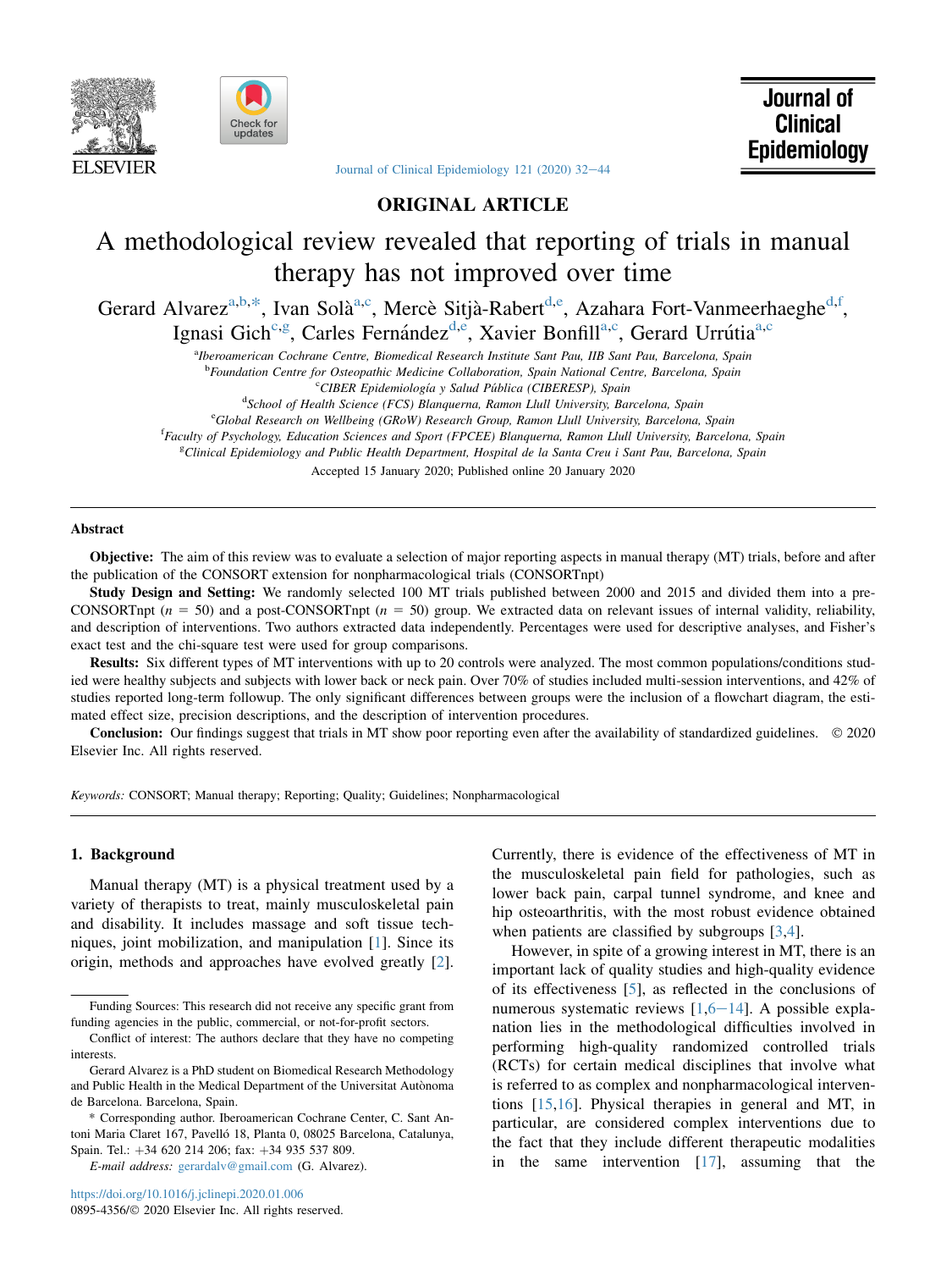### What is new?

# Key findings

- Manual therapy trials show poor reporting quality.

# What this adds to what was known?

- The implementation of reporting guidelines could have a minimal impact on this field.

# What is the implication and what should change now?

- Guidelines specifically adapted to each kind of nonpharmacological intervention could potentially enhance reporting quality and research methods.

combination of different modalities is more effective than the sum of the parts  $[18-20]$  $[18-20]$  $[18-20]$ . Detailed reporting of such complex interventions is, therefore, crucial for the evaluation of the applicability of findings to routine practice [\[21](#page-10-0)].

Between 1996 and 2010, the Consolidated Standards for Reporting Trials (CONSORT) Statement and revised versions were published to significantly improve the quality of RCT reporting [[22\]](#page-10-0). The CONSORT Statement has been endorsed by prominent general and specialty medical journals and leading editorial organizations. The above-said endorsement has been associated with an improvement in the quality of reporting  $[22-24]$  $[22-24]$  $[22-24]$  $[22-24]$  $[22-24]$ .

In 2014, 28 rehabilitation-based journals elected to take a more aggressive stance toward the implementation of reporting guidelines in order to enhance the quality of scientific reports in this field [[25\]](#page-11-0). However, recent research shows that, in spite of gradual improvement over time, there is still a need to improve both methodological quality and statistical reporting [[26\]](#page-11-0). Focusing specifically on the MT literature, the evidence suggests that the quality of reporting has not improved in recent years [[27\]](#page-11-0), which, in turn, would suggest that the current use of CONSORT guidelines is not optimal. However, the same evidence states that these guidelines include several items with unclear definitions, leading to unreliable reporting in the MT literature [[27\]](#page-11-0).

In 2008, the CONSORT extension for nonpharmacological trials (CONSORTnpt), a guideline developed for psychotherapy, surgical, and rehabilitation trials, was published to respond to specific challenges that were not adequately addressed in RCT reporting [[28\]](#page-11-0). However, the impact of this extension has not been assessed. The aim of this review was to evaluate a selection of major reporting aspects in manual therapy (MT) trials, before and after the publication of CONSORTnpt.

# 2. Methods

#### 2.1. Eligibility criteria

RCTs published in the field of MT were included. Criteria for inclusion were that at least one of the

interventions (experimental or control) should include some form of MT. Articles not written in English, with designs other than RCTs and studies that referred to posters and oral communications, were excluded ([Fig. 1](#page-2-0)).

## 2.2. Search strategy

We searched trials from 2000 to 2015 and classified them into two groups by year of publication. The pre-CONSORTnpt group (pre-C) was composed of articles published between 2000 and 2008, and the post-CONSORTnpt group (post-C) was composed of articles published between 2009 and 2015.

We searched the Cochrane Collaboration Trials Register (CENTRAL), as the most comprehensive source of trials [\[29](#page-11-0),[30\]](#page-11-0), and the most valid one to retrieve trials on physical therapy [\[31](#page-11-0)]. The search strategy, based on the narrow search strategy proposed by Pillastrini et al. (2014) [\[32](#page-11-0)], is described in [Appendix 1](#page-12-0).

#### 2.3. Sample size calculation

The sample size was calculated to determine the number of articles we needed to analyze in order to detect a 4-point pre-C/post-C difference (representing a relative change of approximately 15% in the mean number of yes responses). A nonparametric analysis was performed using the Mann-Whitney U test. We assumed an  $\alpha = 5\%$  for a bilateral approximation and a minimum statistical power of 80% (GRANMO v.7.12). The calculations resulted in 42 articles for each study group, increased to 50 to improve accuracy  $(n = 100)$ .

# 2.4. Data extraction

We assessed the reporting of MT RCTs focusing on the most relevant issues related to internal validity, reliability, and description of interventions  $[33-35]$  $[33-35]$  $[33-35]$  $[33-35]$ . Therefore, we designed a data extraction form to collect these issues, which contained selected items from CONSORTnpt [\[28](#page-11-0)], "Methods" and "Results" sections, and from the Template for Intervention Description and Replication (TIDieR) [\[36](#page-11-0)]. We completed the form with additional items defined by the researchers related to the trials' characteristics and additional issues related to blinding.

We piloted the form with five RCTs reaching a substantial agreement between data extractors (range 77.30% and 83.20%; Kappa value 0.61-0.71;  $P < 0.001$  [[37\]](#page-11-0). After piloting, the data extraction form was optimized to include 44 items, response criteria were agreed by the review group, and instructions were provided for supporting the reviewers' task ([Appendix 2](#page-12-0)). Each article was reviewed by pairs made up of the principal investigator of the study (GA) and one other member of the review group (AF, MS, CF, GU, IS). Disagreements were discussed and resolved by the pairs.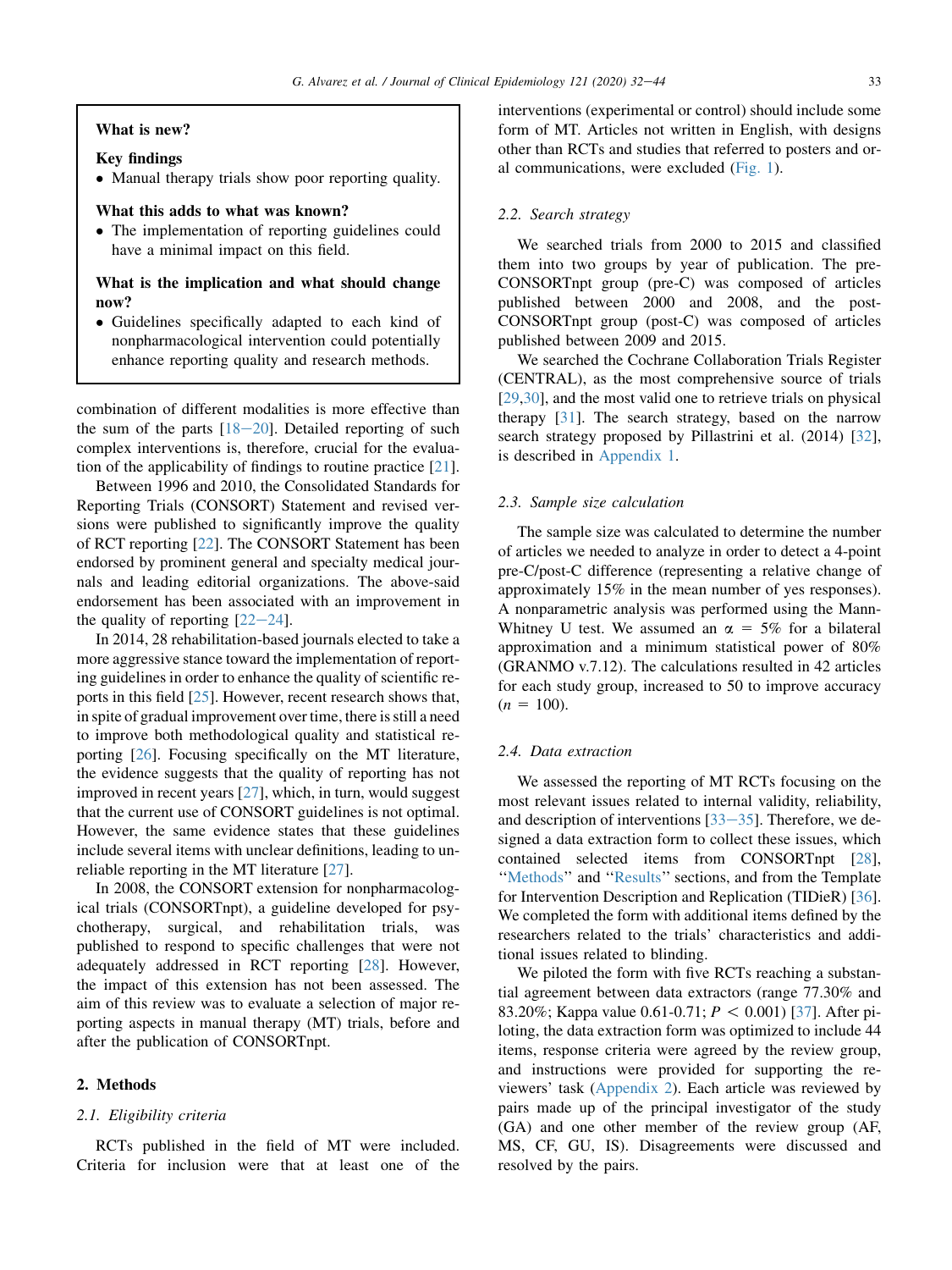<span id="page-2-0"></span>

**Fig. 1.** Study selection flowchart.

## 2.5. Data analysis

The analysis was performed using IBM-SPSS Statistics for Windows, Version 25.0. (Armonk, NY, USA: IBM Corp). Categorical variables were descriptively presented as percentages. The pre-C and post-C groups were compared using the Fisher exact test (comparison of dichotomous variables) and the chi-square test (simultaneous comparison of categorical variables).

## 3. Results

# 3.1. Search results

The search yielded 1,519 pre-C and 1,728 post-C article references that were randomly ordered using the Microsoft Excel random number generator. The first 50 references in each group were selected based on a reading of the title and abstract, and by applying the eligibility criteria (Fig. 1).

## 3.2. Article description

Of the 100 articles analyzed, 77 corresponded to singlecenter studies (35 pre-C and 42 post-C) and 23 to multicenter studies (14 pre-C and 9 post-C). The mean number of study participants was  $158$  (median = 71, SD = 273, range 6-1340) in the pre-C group and 78 (median  $= 60$ ,  $SD = 60$ , range 16-241) in the post-C group. The sample of analyzed articles included both manual techniques and treatments.

Table 1 summarizes the types of manual and control interventions. Some studies evaluated therapeutic packages in which MT was provided alongside with other interventions. In these cases, the specific MT modality was used to classify the multimodal intervention studies.

| <b>Table 1.</b> Types of experimental and control interventions $(n - 100)$ |                |                |                |
|-----------------------------------------------------------------------------|----------------|----------------|----------------|
| <b>Experimental interventions</b>                                           | N              | Pre-C          | Post-C         |
| Soft tissue techniques                                                      | 31             | 12             | 19             |
| Joint mobilization                                                          | 22             | 11             | 11             |
| Spinal manipulation techniques                                              | 21             | 11             | 10             |
| Chiropractic treatments                                                     | 13             | 10             | 3              |
| Osteopathic manipulative treatment                                          | 6              | $\mathcal{P}$  | 4              |
| Acupressure-reflexology                                                     | 7              | 4              | 3              |
| Total                                                                       | 100            | 50             | 50             |
| <b>Control interventions</b>                                                |                |                |                |
| Usual care                                                                  | 23             | 12             | 11             |
| Exercise                                                                    | 21             | 13             | 8              |
| Sham intervention                                                           | 18             | 8              | 10             |
| Joint mobilization                                                          | 13             | 2              | 11             |
| No intervention                                                             | 10             | 6              | $\overline{4}$ |
| Medication                                                                  | 6              | 4              | 2              |
| Electrotherapy                                                              | 5              | $\overline{2}$ | 3              |
| Spinal manipulation techniques                                              | 3              | 3              | $\Omega$       |
| Soft tissue techniques                                                      | $\overline{4}$ | $\overline{2}$ | $\overline{2}$ |
| Light massage/touch                                                         | 3              | 0              | 3              |
| Sham electrotherapy                                                         | 3              | $\overline{0}$ | 3              |
| Chiropractic treatment                                                      | 3              | 3              | 0              |
| Advice/education                                                            | $\overline{2}$ | $\mathbf{1}$   | 1              |
| Placebo capsules                                                            | 1              | $\mathbf{1}$   | $\Omega$       |
| Behavioral graded activity program                                          | $\mathbf{1}$   | 0              | $\mathbf{1}$   |
| Acupuncture                                                                 | 1              | 1              | 0              |
| Functional task practice                                                    | $\mathbf{1}$   | $\mathbf{1}$   | $\overline{0}$ |
| Device                                                                      | $\mathbf{1}$   | $\mathbf{1}$   | 0              |
| Vibration therapy                                                           | $\mathbf{1}$   | $\mathbf{1}$   | $\Omega$       |
| Classification-based cognitive<br>functional therapy                        | $\mathbf{1}$   | 0              | 1              |
| Total                                                                       | 121            | 61             | 60             |

**Types of experimental and control interventions**  $(n - 100)$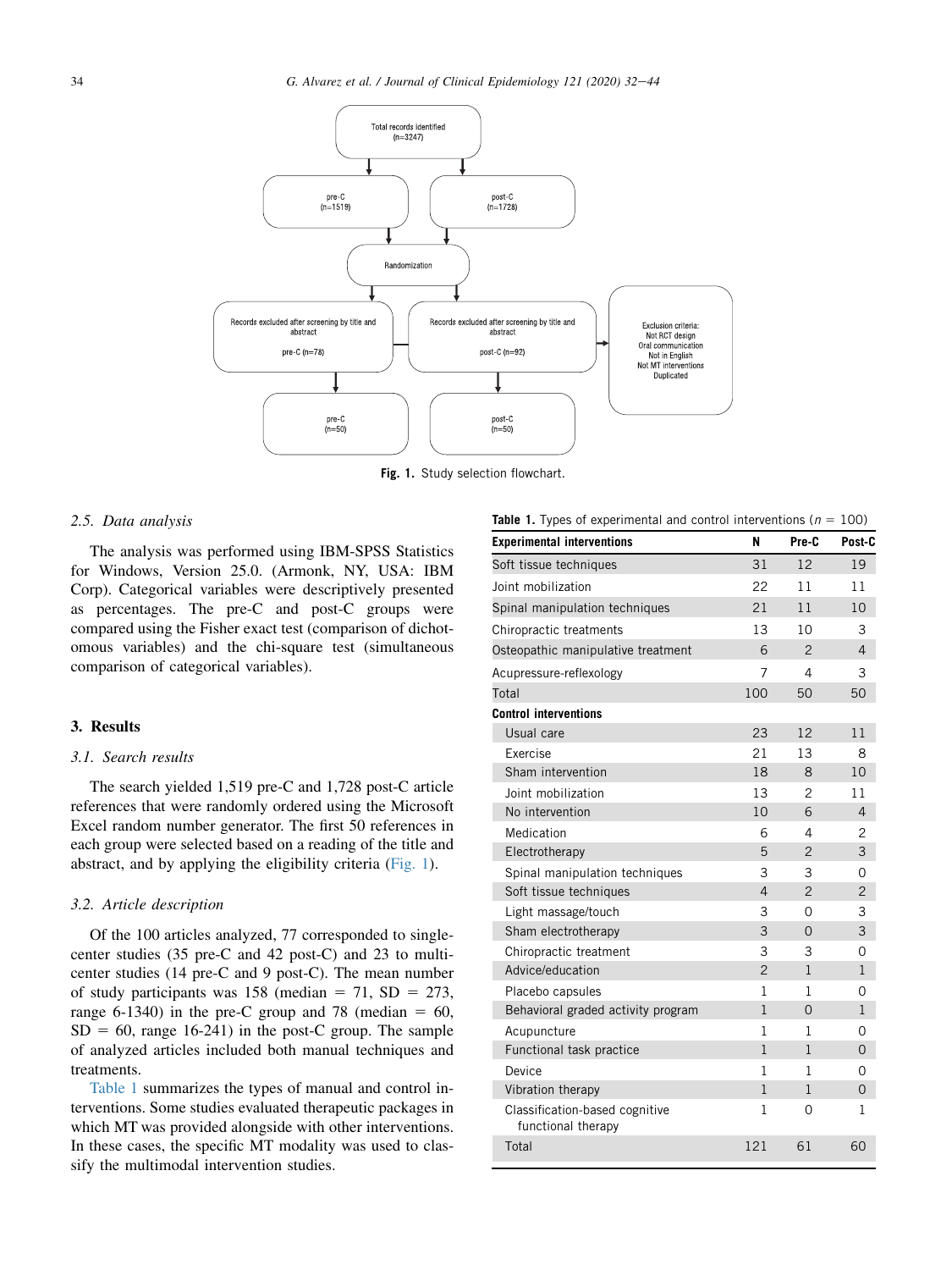The experimental interventions were classified in six categories: (a) soft tissue techniques, which included studies that evaluated any of the following: massage, stretching, muscle energy techniques, ischemic compression, myofascial/positional release techniques, counterstrain techniques, neuromyotherapy, and manual lymphatic drainage; (b) joint mobilization, which included studies that evaluated any joint mobilization technique performed on the back or in peripheral joints (without thrust); (c) spinal manipulation therapy (SMT) techniques, which included studies that evaluated spinal high-velocity lowamplitude (HVLA) techniques without explicit mention of any specific therapeutic modality, (d) chiropractic treatments, (e) osteopathic manipulative treatment (OMT), and (f) acupressure or reflexology. The studies in (d) and (e) were allocated to these individual categories irrespective of whether or not HVLA techniques were used.

In some studies, more than one control intervention was used ([Table 1\)](#page-2-0). In the pre-C group, ten articles used more than one control (nine articles with two controls and one article with three controls), and in the post-C group, eight articles used more than one control (six articles with two controls and two articles with three controls).

Table 2 summarizes the details of the studied participants/conditions. The most frequent studies were those carried out with healthy/asymptomatic subjects, in most cases, volunteer subjects recruited in the educational or university

|  |  | <b>Table 2.</b> Types of participants/conditions ( $n = 100$ ) |  |  |
|--|--|----------------------------------------------------------------|--|--|
|--|--|----------------------------------------------------------------|--|--|

| Participants/conditions                | N              | Pre-C          | Post-C         |
|----------------------------------------|----------------|----------------|----------------|
| Healthy/asymptomatic                   | 12             | 4              | 8              |
| Lower back pain                        | 8              | 5              | 3              |
| Acute                                  | 5              | 5              | $\Omega$       |
| Chronic                                | 9              | 4              | 5              |
| Neck pain                              | 6              | $\overline{4}$ | $\overline{2}$ |
| Acute (including acute whiplash)       | 5              | $\overline{2}$ | 3              |
| Chronic                                | $\overline{4}$ | $\overline{2}$ | $\overline{c}$ |
| Pregnancy/gynecological problems       | 7              | 3              | 4              |
| Children- and infant-related disorders | 6              | $\overline{2}$ | 4              |
| Shoulder-related disorders             | 4              | $\overline{2}$ | 2              |
| Osteoarthritis                         | 4              | $\mathbf{1}$   | 3              |
| Cardiac and vascular problems          | 3              | 1              | $\overline{c}$ |
| Stroke-related disorders               | 3              | $\overline{2}$ | $\mathbf{1}$   |
| Headache                               | 3              | 1              | $\overline{c}$ |
| Postoperative conditions               | 3              | $\overline{2}$ | $\mathbf{1}$   |
| Spinal pain                            | $\mathfrak{p}$ | 1              | 1              |
| Sports-related conditions              | $\overline{2}$ | $\overline{2}$ | $\Omega$       |
| Craniofacial disorders                 | $\overline{c}$ | 1              | 1              |
| Plantar heel pain                      | $\overline{2}$ | $\mathbf{1}$   | 1              |
| Lateral epicondylitis                  | $\overline{2}$ | $\Omega$       | $\overline{c}$ |
| Other                                  | 8              | 5              | 3              |
| Total                                  | 100            | 50             | 50             |

institutions, where the studies were performed. The most frequent health problems were lower back pain and neck pain.

Treatment consisted of more than one session in 71% of the studies. For the pre-C group, 13 articles analyzed single-session interventions, and 37 articles analyzed multi-session interventions. For the post-C group, there were 16 and 34, respectively. Regarding participant followup, the long-term followup was defined as at least one measurement 3 months after the end of the intervention. According to this criterion, 42% of the articles reported long-term followup, with no significant differences between the groups ( $P = 0.31$ ). Another 42% of the sample only reported immediate effects, 60% in the post-C group, compared to 40% in the pre-C group.

[Fig. 2](#page-4-0) depicts the results of an overall comparison regarding adequately reported items. The mean (SD) in the pre-C group vs. the post-C group was 18.87 (4.93) vs. 19.98 (4.94), with no statistically significant overall difference between the two groups ( $P = 0.26$  [-3.06 to 0.85]). Regarding internal validity and reliability, only two items showed significant differences between the two groups: ''inclusion of a diagram showing participant flow through study stages" ( $P = 0.016$  [-44.6 to -7.4]) and "details" of the estimated effect size and precision for primary and secondary outcomes by group"  $(P = 0.021 [-33]$  to 6.9]). Regarding the reporting quality of interventions, there was a significant difference between the two study groups for just the item "Procedures" ( $P = 0.01$  [-32.1] to  $-7.8$ ]).

[Table 3](#page-5-0) shows comparative results of items evaluating internal validity and reliability. [Table 4](#page-7-0) shows comparative results of intervention descriptions.

Additionally, we performed a post-hoc sensitivity analysis, excluding studies published 2 years after the CON-SORTnpt. The analysis had no major impact in relation to the overall comparison but showed changes in two specific items. From the three items that initially showed statistical differences, one was no longer a significant description of effect size and precision for primary and secondary outcomes, and another one reached significance provider expertise description. We include a detailed analysis in [Appendix 3](#page-12-0).

# 4. Discussion

We conducted a study to assess the changes over time in the quality of reporting in MT trials. For this purpose, we obtained data on how trials described relevant issues of validity, reliability, and the intervention description according to items mainly captured from reporting guidelines and compared two time periods to assess the impact of one of them, that is, CONSORTnpt. Overall, our results indicate that the methodological quality of MT trial reporting is poor and has not improved over time, except for a few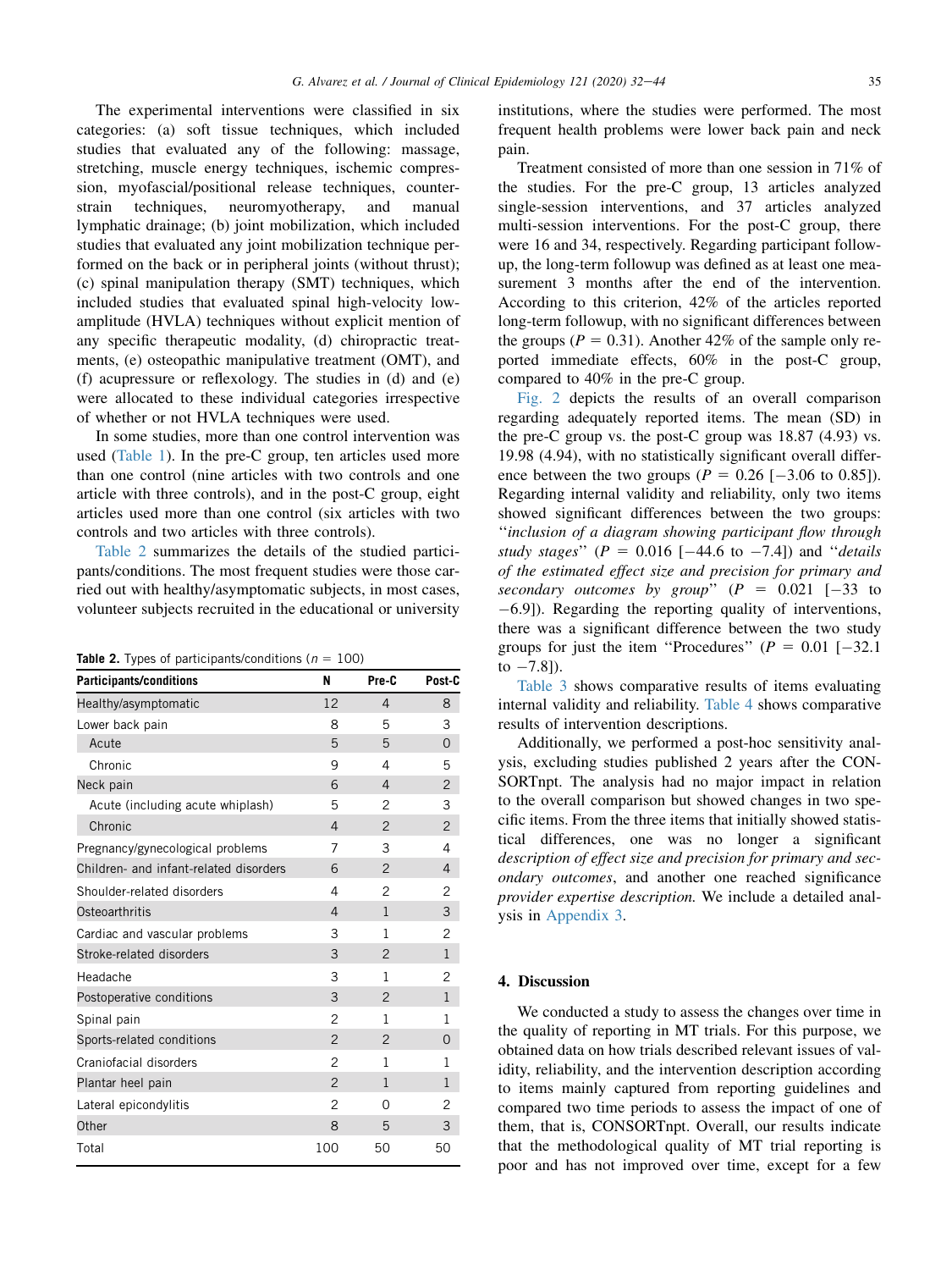<span id="page-4-0"></span>

**Fig. 2.** Overall comparison for items adequately reported by the pre-C and post-C groups.

items. These findings could suggest that reporting guidelines have not had a significant impact on reporting quality years after its publication. Some issues have been highlighted as relevant to improve both the quality and reporting of MT research  $[33-35]$  $[33-35]$  $[33-35]$  $[33-35]$  $[33-35]$ .

Our results show that despite some improvements in participant, practitioner, and setting descriptions in trials of the post-C group, there is still a need to provide more detailed descriptions. In MT studies, the description of the interventions is especially important, and guidelines, such as TIDieR [\[36](#page-11-0)], have been designed to improve this reporting [[21\]](#page-10-0). In fact, CONSORTnpt has included most of its items in its update [\[38](#page-11-0)]. Intervention descriptions need to be completed very carefully in order to allow intervention evaluation and replication, as otherwise, the relevance of improving patient care is reduced, and resources are wasted [[39,40](#page-11-0)]. Our results show an improvement in the description of procedures ([Table 4](#page-7-0)).

In almost 60% of the analyzed MT trials, information on sample size calculation was not available, with no differences between the pre-C and post-C groups. MT trials are often based on small samples, which, in turn, usually results in type II error caused by low statistical power [\[33](#page-11-0)]; note that only 33% of our sample had  $n \ge 100$  (38% pre-C and 28% post-C). The mean number of participants was 118, and the comparison between pre-C and post-C groups points to a falling trend in the median sample size. If we look at the literature on interventions for chronic lower back pain, the number of RCTs has risen exponentially over the past 30 years, and still there does not appear to be a corresponding increase in sample size [[41](#page-11-0)]. For SMT used to treat lower back and neck pain, Rubinstein et al. [[42\]](#page-11-0) found that although the sample size appeared to increase over time, it did not do so to a statistically significant degree (overall  $P = 0.79$ ). The same authors also found a linear trend over time in the odds of sample size being calculated a priori, a fact that may point to an improvement in this particular aspect.

Since nonpharmacological interventions, such as MT, are typically used to treat chronic conditions  $[43-45]$  $[43-45]$  $[43-45]$  $[43-45]$  $[43-45]$ , treatment may last several weeks, so outcome evaluation of necessity includes long-term followup. Trialists, therefore, need to be aware of the fact that a small or underpowered sample in an RCT with long-term followup can potentially be affected by attrition bias. Information on attrition and its impact on baseline imbalances have been proposed as an item for inclusion in CONSORT guidelines [\[46](#page-11-0)], but no specific mention has been included in the updated version of the CONSORTnpt [\[38](#page-11-0)].

Regarding randomization and allocation concealment, full information was provided in 64% of the articles, with no differences between groups. We argue that this is an easy improvement to apply, as it poses none of the methodological challenges posed by other trial design requirements.

Blinding is critical to all nonpharmacological interventions [\[47](#page-11-0)] and is considered to be a major challenge in rehabilitation and physical medicine trials  $[33-35,48,49]$  $[33-35,48,49]$  $[33-35,48,49]$  $[33-35,48,49]$  $[33-35,48,49]$  $[33-35,48,49]$  $[33-35,48,49]$ . A modification included in the updated 2017 version of the CONSORTnpt (point 11c) recognizes this major difficulty and recommends to at least describe attempts to limit bias when blinding is not possible [\[38](#page-11-0)]. [Table 5](#page-8-0) confirms that blinding in MT trials is an aspect that has hardly improved over the years, with a favorable trend only evident for outcome evaluator blinding. Improvements in blinding strategies are probably linked to the use of better controls (sham or placebo interventions), another aspect, which MT trials need to improve [\[50](#page-11-0),[51\]](#page-11-0). Moreover, knowing the crucial role of contextual factors in nonpharmacological intervention effects  $[52-54]$  $[52-54]$  $[52-54]$  and bearing in mind that blinding success is rarely tested [\[55](#page-11-0)], attempts to assess whether masking was effective should be proposed as a good methodological practice for MT trials [\[56](#page-11-0)].

In our sample, 59% of the articles included a flowchart diagram and a statistically significant difference was found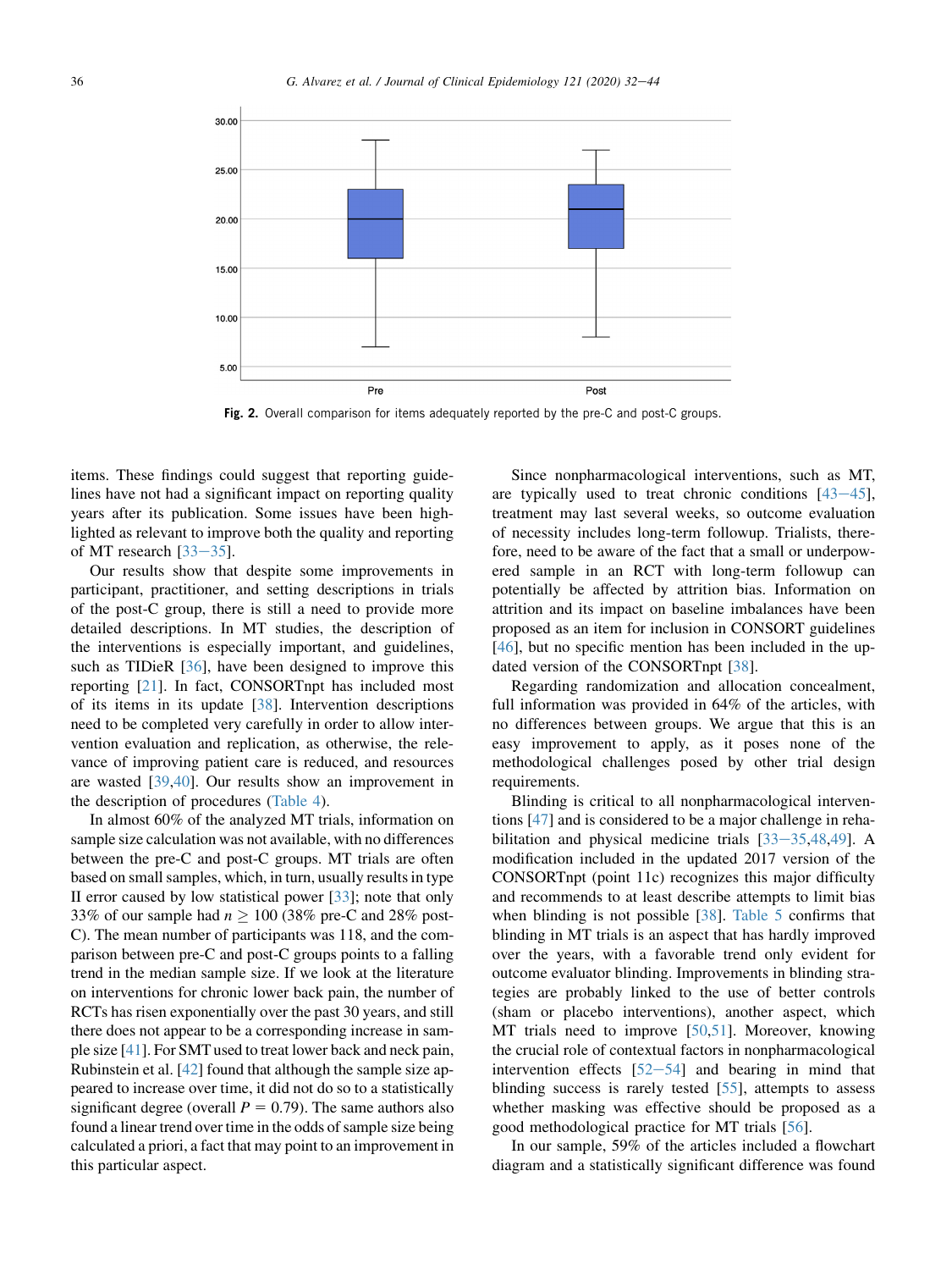<span id="page-5-0"></span>

|  | <b>Table 3.</b> Comparative results related to internal validity and reliability reporting items |  |  |  |  |  |  |  |  |  |
|--|--------------------------------------------------------------------------------------------------|--|--|--|--|--|--|--|--|--|
|--|--------------------------------------------------------------------------------------------------|--|--|--|--|--|--|--|--|--|

| <b>Description</b>                                                                                                                                                   | % Total YES | ΝA                       | Pre-C YES | Post-C YES | % Change | P                        | 95% CI                     |
|----------------------------------------------------------------------------------------------------------------------------------------------------------------------|-------------|--------------------------|-----------|------------|----------|--------------------------|----------------------------|
| Eligibility criteria for participants are<br>stated                                                                                                                  | 97%         |                          | 47 (94%)  | 50 (100%)  | 6%       | 0.61                     | $[-12$ to 0.5]             |
| Eligibility criteria for settings and<br>locations are stated (single-center)                                                                                        | 51%         | $\overline{\phantom{m}}$ | 22 (44%)  | 29 (58%)   | 14%      | 0.31                     | $[-33.4 \text{ to } 5.4]$  |
| Eligibility criteria for settings and<br>locations are stated (multicenter)                                                                                          | 15%         | 77%                      | 9(18%)    | 6(12%)     | $-6%$    | 0.32                     | $[-7.9 \text{ to } 19.9]$  |
| Eligibility criteria for persons performing<br>the intervention are stated                                                                                           | 56%         | $\qquad \qquad -$        | 23 (46%)  | 33 (66%)   | 20%      | 0.07                     | $[-39.1$ to $0.9]$         |
| Objectives and hypotheses are stated                                                                                                                                 | 100%        | $\qquad \qquad -$        | 50 (50%)  | 50 (50%)   | 0%       |                          |                            |
| Primary outcome measures are clearly<br>defined                                                                                                                      | 47%         | $\qquad \qquad -$        | 24 (48%)  | 23 (46%)   | $-2%$    | 0.84                     | $[-17.6 \text{ to } 21.6]$ |
| Methods are included that enhanced<br>measurement quality                                                                                                            | 82%         | 4%                       | 40 (80%)  | 42 (84%)   | 4%       | 0.51                     | $[-19$ to $11]$            |
| How sample size was determined is<br>indicated and, when applicable, details<br>are provided of whether and how<br>clustering by care provider or center<br>was done | 41%         | $\qquad \qquad -$        | 17 (34%)  | 24 (48%)   | 14%      | 0.22                     | $[-33.1 \text{ to } 5]$    |
| A random allocation sequence method<br>was used                                                                                                                      | 64%         |                          | 29 (58%)  | 35 (70%)   | 12%      | 0.40                     | $[-30.7 \text{ to } 6.6]$  |
| Care provider allocation to each trial<br>group is described                                                                                                         | 4%          | 47%                      | 2(4%)     | 2(4%)      | 0%       | $\qquad \qquad -$        | $[-7.6 \text{ to } 7.6]$   |
| The method used to implement the<br>random allocation sequence is<br>described                                                                                       | 51%         |                          | 22 (44%)  | 29 (58%)   | 14%      | 0.31                     | $[-33.4 \text{ to } 5.4]$  |
| The persons who generated the random<br>allocation sequence, who enrolled<br>participants, and who assigned<br>participants to interventions are<br>indicated        | 36%         | $\qquad \qquad -$        | 16 (32%)  | 20 (40%)   | 8%       | 0.53                     | $[-26.8 \text{ to } 10.8]$ |
| Participant blinding to group allocation is<br>indicated                                                                                                             | 32%         | $\qquad \qquad -$        | 14 (28%)  | 18 (36%)   | 8%       | 0.52                     | $[-26.2$ to $10.2]$        |
| Whether the persons performing the<br>intervention were blinded to group<br>allocation is indicated                                                                  | 3%          | $\qquad \qquad -$        | 2(4%)     | 1(2%)      | $-2%$    | 0.61                     | $[-4.6 \text{ to } 8.6]$   |
| Whether the persons evaluating outcomes<br>were blinded to group allocation is<br>indicated                                                                          | 60%         |                          | 26 (52%)  | 34 (68%)   | 16%      | 0.22                     | $[-34.9 \text{ to } 2.9]$  |
| Whether the persons performing co-<br>interventions were blinded to group<br>allocation is indicated                                                                 | 10%         | 68%                      | 5(10%)    | 5(10%)     | $0\%$    | 0.82                     | $[-11.8 \text{ to } 11.8]$ |
| Statistical methods to compare groups for<br>primary outcomes are described                                                                                          | 100%        |                          | 50 (50%)  | 50 (50%)   | 0%       |                          |                            |
| Methods for additional analyses<br>(subgroup analyses and adjusted<br>analyses) are described                                                                        | 39%         | 41%                      | 21 (42%)  | 18 (36%)   | $-6%$    | 0.73                     | $[-13.1$ to $25.1]$        |
| Details of whether and how clustering by<br>care provider or center was done (when<br>applicable) are provided                                                       | 3%          | 80%                      | 2(4%)     | 1(2%)      | $-2%$    | 0.10                     | $[-4.6 \text{ to } 8.6]$   |
| Participant flow through stages is<br>described                                                                                                                      | 59%         |                          | 23 (46%)  | 36 (72%)   | 26%      | 0.016 <sup>a</sup>       | $[-44.6 \text{ to } -7.4]$ |
| The number of randomly allocated<br>participants is indicated                                                                                                        | 100%        | $\qquad \qquad -$        | 50 (50%)  | 50 (50%)   | 0%       | $\overline{\phantom{0}}$ |                            |
| The number of participants receiving the<br>intended treatment is indicated                                                                                          | 97%         |                          | 48 (96%)  | 49 (98%)   | 2%       | 1.0                      | $[-8.6 \text{ to } 4.6]$   |

(Continued)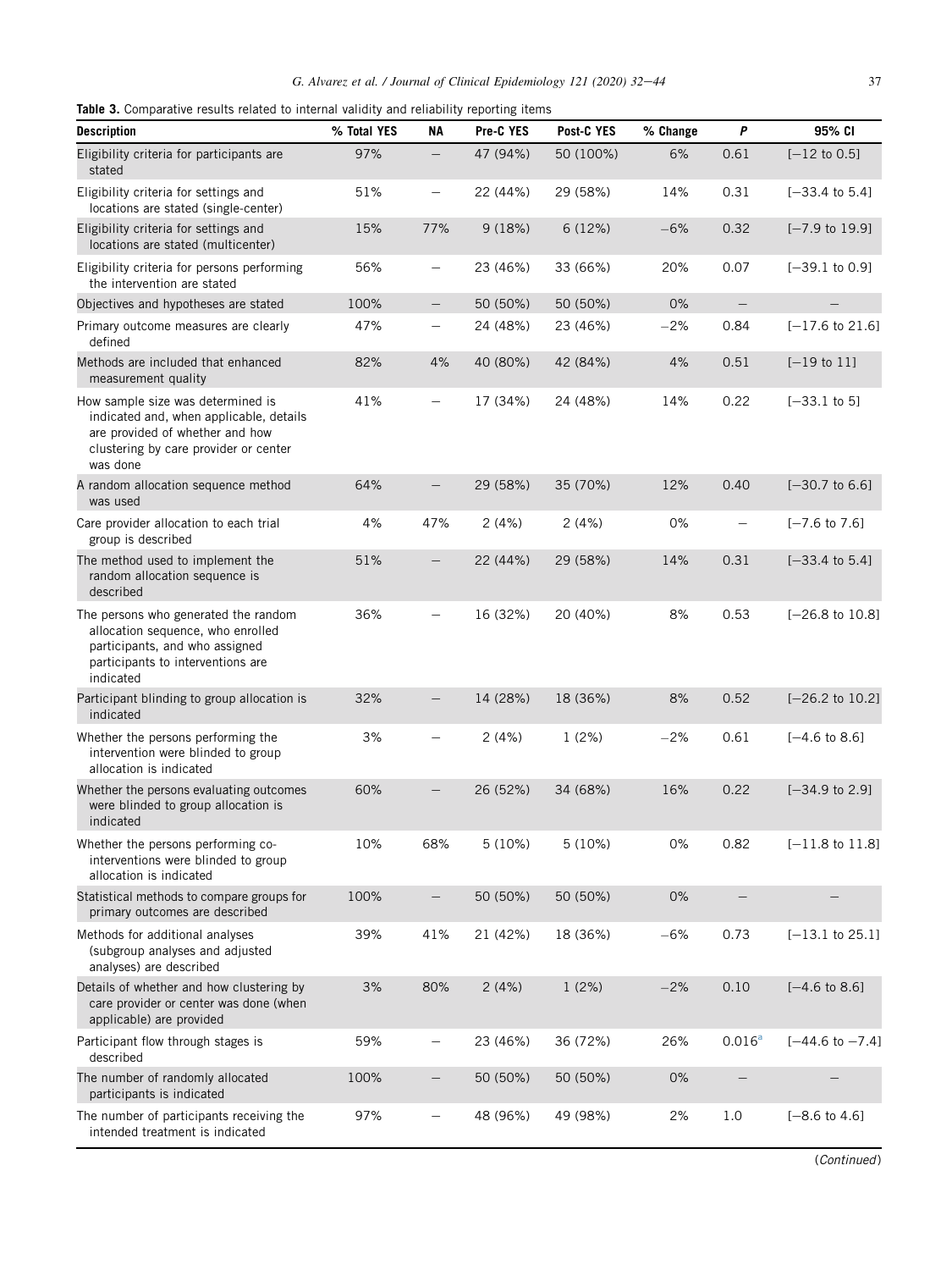#### <span id="page-6-0"></span>**Table 3.** Continued

| <b>Description</b>                                                                                                                                     | % Total YES | <b>NA</b>                | Pre-C YES | Post-C YES | % Change | P                  | 95% CI                     |
|--------------------------------------------------------------------------------------------------------------------------------------------------------|-------------|--------------------------|-----------|------------|----------|--------------------|----------------------------|
| The number of participants completing<br>the study protocol is indicated                                                                               | 85%         | $\overline{\phantom{0}}$ | 42 (84%)  | 43 (86%)   | 2%       | 1.0                | $[-16 \text{ to } 12]$     |
| The number of participants analyzed for<br>the primary outcome is indicated                                                                            | 95%         | $\overline{\phantom{0}}$ | 48 (96%)  | 47 (94%)   | $-2%$    | 0.36               | $[-6.5 \text{ to } 10.5]$  |
| Protocol deviations from study as planned<br>are indicated                                                                                             | 5%          | 30%                      | 2(4%)     | 3(6%)      | 2%       | 0.58               | $[-10.5 \text{ to } 6.5]$  |
| The number of care providers and centers<br>performing the intervention in each<br>group is indicated                                                  | 34%         |                          | 15 (30%)  | 19 (38%)   | 8%       | 0.53               | $[-26.5 \text{ to } 10.5]$ |
| The number of patients treated by each<br>care provider and center is indicated                                                                        | 17%         |                          | 8(16%)    | 9(18%)     | 2%       | 0.83               | $[-16.7 \text{ to } 12.7]$ |
| Losses and exclusions after<br>randomization are indicated                                                                                             | 89%         | $\overline{\phantom{0}}$ | 44 (88%)  | 45 (90%)   | 2%       | 1.0                | $[-14.3 \text{ to } 10.3]$ |
| Reasons for losses and exclusions after<br>randomization area described                                                                                | 51%         |                          | 25 (50%)  | 26 (52%)   | 2%       | 0.99               | $[-21.6 \text{ to } 17.6]$ |
| The dates defining recruitment are<br>indicated                                                                                                        | 52%         | $\overline{\phantom{0}}$ | 22 (44%)  | 30 (60%)   | 16%      | 0.16               | $[-35.3 \text{ to } 3.3]$  |
| The dates defining follow-up are indicated                                                                                                             | 71%         | $\overline{\phantom{0}}$ | 37 (74%)  | 34 (68%)   | $-6%$    | 0.66               | $[-11.7 \text{ to } 23.7]$ |
| The baseline demographic and clinical<br>characteristics of each group are<br>provided                                                                 | 91%         |                          | 43 (86%)  | 48 (96%)   | 10%      | 0.31               | $[-21$ to $10.5]$          |
| The number of participants (denominator)<br>for each group included in each<br>analysis is indicated                                                   | 97%         |                          | 48 (96%)  | 49 (98%)   | 2%       | 1.0                | $[-8.6 \text{ to } 4.6]$   |
| Whether or not analysis was by intention-<br>to-treat is indicated                                                                                     | 34%         | $\overline{\phantom{0}}$ | 18 (36%)  | 16 (32%)   | $-4%$    | 0.67               | $[-14.6 \text{ to } 22.6]$ |
| For each primary and secondary outcome,<br>a summary of results for each group<br>and the estimated effect size and its<br>precision are described     | 86%         | $\overline{\phantom{0}}$ | 38 (76%)  | 48 (96%)   | 20%      | 0.021 <sup>a</sup> | $[-33$ to $-6.9]$          |
| Other analyses are described, including<br>subgroup analyses and adjusted<br>analyses, with an indication that they<br>are prespecified or exploratory | 38%         | 53%                      | 22 (44%)  | 16 (32%)   | $-12%$   | 0.37               | $[-6.8 \text{ to } 30.9]$  |
| All important harms and unintended<br>effects in each group are indicated                                                                              | 47%         |                          | 22 (44%)  | 25 (50%)   | 6%       | 0.69               | $[-25.5 \text{ to } 13.5]$ |

NA, not applicable.

 $P < 0.05$ .

between the two study groups. As shown in [Table 6](#page-8-0), the number of randomly allocated participants and information on missing data, dropouts, and losses to followup were generally well reported.

Another important item is ''stating the number of participants included in each analysis and whether the analysis was by intention-to-treat" (ITT). Although the former was reported in 97% of the articles, only 34% of articles referred to ITT analyses, which, in fact, is information that is infrequently included in publications on physical therapies [[57\]](#page-11-0). Trials can fail to meet this criterion by not using ITT analysis, by not reporting that ITT analysis was used or by misinterpreting the definition of ITT analysis. Furthermore, full follow-up and equal final group sizes do not guarantee the quality of ITT analyses [[58\]](#page-11-0). Given intrinsic MT characteristics, RCTs often aim to evaluate the

effectiveness (rather than the efficacy) of interventions, typically by applying a pragmatic approach to the design. It has been suggested that the result analysis should apply the same pragmatic approach, that is, reflecting clinical practice as faithfully as possible, as the ITT analysis should provide an indication of the clinical benefits of the treatment [\[59](#page-11-0)]. For the above reasons, we suggest that inclusion in the published report of a formal statement regarding the type of analysis should be strongly recommended. While data can be imputed alongside an ITT analysis, the fact remains that none of any original articles on ITT analysis, the Cochrane Handbook, the CONSORT statement, or the PE-Dro Scale specifically recommend, including this information [[58\]](#page-11-0). In our sample, the imputation of missing data was described in just half of the 66% of articles that described dropout rates.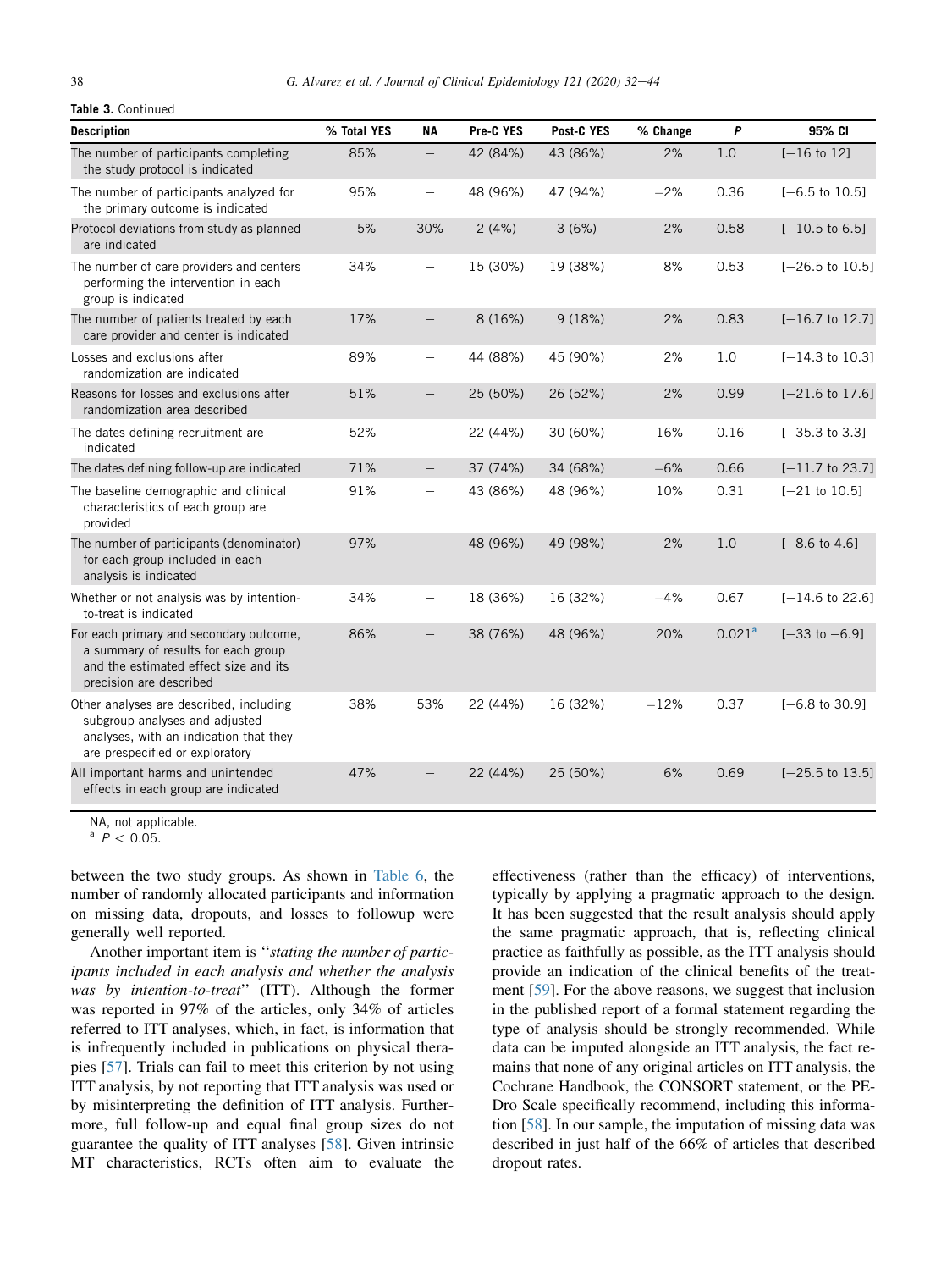<span id="page-7-0"></span>

| <b>Table 4.</b> Comparative results related to intervention description reporting items |  |
|-----------------------------------------------------------------------------------------|--|
|-----------------------------------------------------------------------------------------|--|

| <b>Description</b>                                                                                                                                                                                                                                                                                                       | % Total YES | <b>NA</b>         | Pre-C<br><b>YES</b> | Post-C<br><b>YES</b> | % Change | P                 | 95% CI                     |
|--------------------------------------------------------------------------------------------------------------------------------------------------------------------------------------------------------------------------------------------------------------------------------------------------------------------------|-------------|-------------------|---------------------|----------------------|----------|-------------------|----------------------------|
| Provide the name or a phrase that<br>describes the intervention                                                                                                                                                                                                                                                          | 99%         |                   | 48 (96%)            | 50 (100%)            | 4%       | 0.49              | $[-9.4 \text{ to } 1.4]$   |
| Describe any rationale, theory, or goal of<br>the elements essential to the<br>intervention                                                                                                                                                                                                                              | 99%         | $\qquad \qquad -$ | 48 (96%)            | 50 (100%)            | 4%       | 0.49              | $[-9.4 \text{ to } 1.4]$   |
| Materials: Describe any physical or<br>informational materials used in the<br>intervention, including those provided<br>to participants or used in intervention<br>delivery or in training of intervention<br>providers. Provide information on where<br>the materials can be accessed (such as<br>online appendix, URL) | 100%        |                   |                     |                      |          |                   |                            |
| Procedures: Describe each of the<br>procedures, activities, and/or processes<br>used in the intervention, including any<br>enabling or support activities                                                                                                                                                                | 88%         |                   | 39 (78%)            | 49 (98%)             | 20%      | 0.01 <sup>a</sup> | $[-32.1 \text{ to } -7.8]$ |
| For each category of intervention provider<br>(such as psychologist, nursing<br>assistant), describe their expertise,<br>background, and any specific training<br>given                                                                                                                                                  | 53%         |                   | 22 (44%)            | 31 (62%)             | 18%      | 0.16              | $[-37.2 \text{ to } 1.2]$  |
| Describe the modes of delivery (such as<br>face to face or by some other<br>mechanism, such as internet or<br>telephone) of the intervention and<br>whether it was provided individually or<br>in a group                                                                                                                | 100%        |                   |                     |                      |          |                   |                            |
| Describe the type(s) of location(s) where<br>the intervention occurred, including<br>any necessary infrastructure or relevant<br>features                                                                                                                                                                                | 36%         |                   | 14 (28%)            | 22 (44%)             | 16%      | 0.14              | $[-34.6 \text{ to } 2.5]$  |
| Describe the number of times the<br>intervention was delivered and over<br>what period of time, including the<br>number of sessions, their schedule, and<br>their duration, intensity, or dose                                                                                                                           | 92%         |                   | 43 (86%)            | 49 (98%)             | 12%      | 0.15              | $[-18.9 \text{ to } 2.2]$  |
| If the intervention was planned to be<br>personalized, titrated or adapted, then<br>describe what, why, when, and how                                                                                                                                                                                                    | 34%         | 30%               | 17 (34%)            | 17 (34%)             | 0%       | 0.47              | $[-18.6 \text{ to } 18.6]$ |
| If the intervention was modified during<br>the course of the study, describe the<br>changes (what, why, when, and how)                                                                                                                                                                                                   | 5%          | 89%               | 1(2%)               | 4 (8%)               | 6%       | 0.27              | $[-14.5 \text{ to } 2.4]$  |
| Planned: If intervention adherence or<br>fidelity was assessed, describe how and<br>by whom, and if any strategies were<br>used to maintain or improve fidelity,<br>describe them                                                                                                                                        | 23%         | 66%               | 11 (22%)            | 12 (24%)             | 2%       | 0.58              | $[-18.5 \text{ to } 14.5]$ |
| Actual: If intervention adherence or<br>fidelity was assessed, describe the<br>extent to which the intervention was<br>delivered as planned<br>NA, not applicable.                                                                                                                                                       | 20%         | 70%               | 10 (5%)             | 10 (5%)              | 0%       | 0.74              | $[-15.7$ to 15.7]          |

 $P < 0.05$ .

''Information on effect size and precision by group'' was provided in 86% of our sample, with a significant improvement in post-C articles. Nonetheless, we would suggest that intergroup comparison rather than intragroup comparison should be specified in the results reported in MT trials.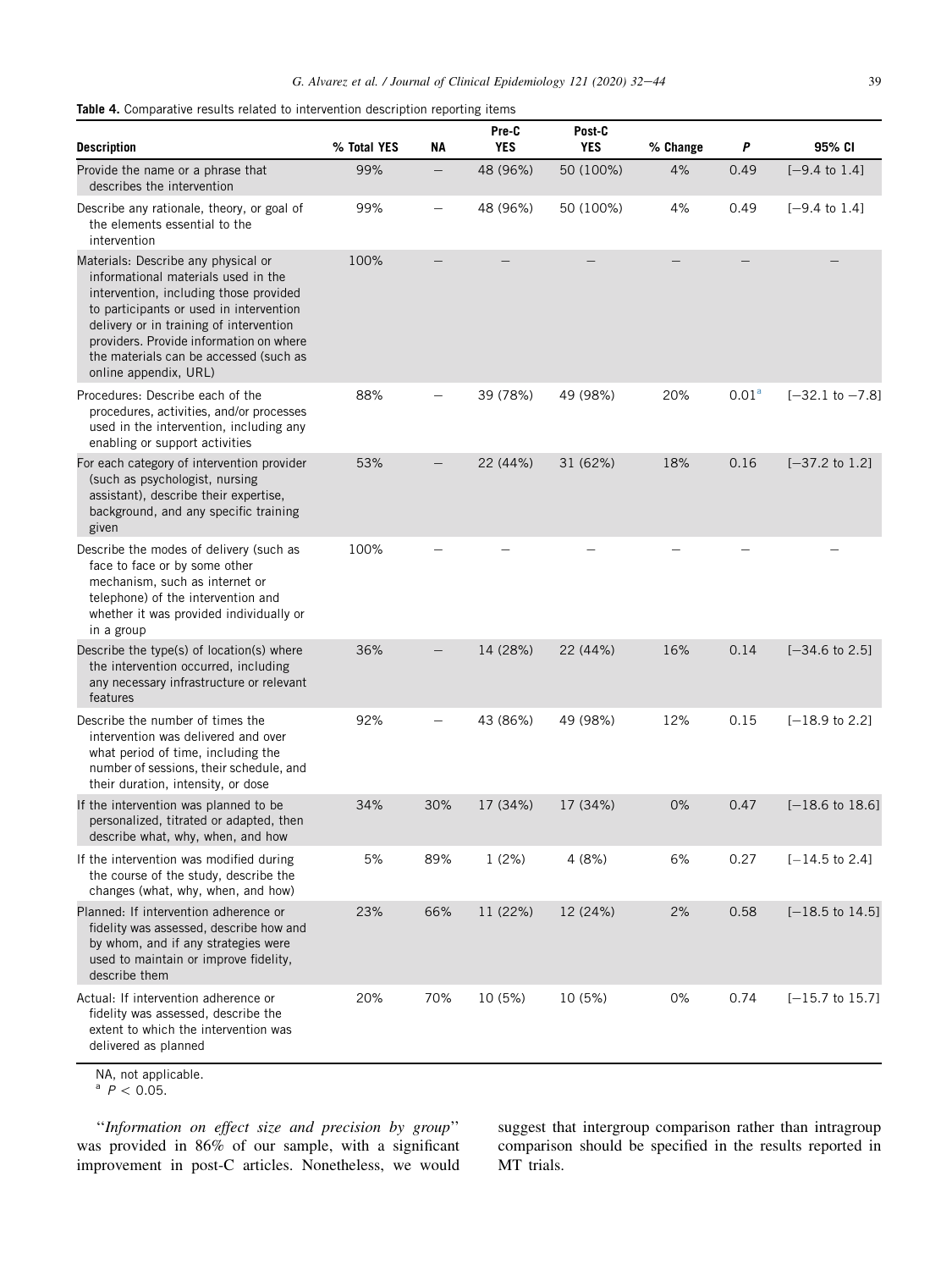| Who was blinded               | <b>Total YES</b> | <b>NA</b>                | <b>Pre-C YES</b> | Post-C YES | % Change |      | 95% CI                    |
|-------------------------------|------------------|--------------------------|------------------|------------|----------|------|---------------------------|
| Participants                  | 31%              | $\overline{\phantom{m}}$ | 13 (26%)         | 18 (36%)   | 10%      | 0.52 | I-28 to 81                |
| <b>Practitioners</b>          | 3%               | $\qquad \qquad$          | 2(4%)            | 1 (2%)     | $-2\%$   | 0.61 | I-4.6 to 8.61             |
| Outcome evaluators            | 60%              | $=$                      | 26 (52%)         | 34 (68%)   | 16%      | 0.22 | $[-34.9 \text{ to } 2.9]$ |
| Co-intervention practitioners | 10%              | 68%                      | $5(10\%)$        | $5(10\%)$  |          | 0.82 | $[-15.7$ to 15.71         |

<span id="page-8-0"></span>

| <b>Table 5.</b> Reporting of blinding ( $n = 100$ ) |  |  |  |  |  |  |  |  |
|-----------------------------------------------------|--|--|--|--|--|--|--|--|
|-----------------------------------------------------|--|--|--|--|--|--|--|--|

NA, not applicable.

Finally, adverse events were mentioned in 47% of all trials, with no differences between groups. This low rate of reported adverse events is possibly due to no adverse events occurring in the MT trails analyzed. While the scientific literature is consistent in describing MT as a safe intervention  $[60-62]$  $[60-62]$  $[60-62]$  $[60-62]$  $[60-62]$ , adverse events have been reported, ranging from catastrophic (cervical artery dissection resulting in a stroke) for SMT to mild, for example, transient muscle soreness or stiffness, considered an expected outcome of treatment [\[60](#page-11-0),[63\]](#page-11-0). The reporting of adverse events should be considered mandatory regardless of their gravity or frequency. However, and although improvement is evident since the CONSORT guidelines became available [\[64](#page-11-0)], for SMT, in particular, the current level of reporting of adverse events can only be deemed inadequate [\[65](#page-11-0)].

For our study of randomly selected articles from CONSORT-adherent and non-CONSORT-adherent journals, our findings are in line with those of Riley et al. [\[27](#page-11-0)] for only CONSORT-adherent journals. A similar study of chiropractic treatment that explored associations between certain variables and overall reporting quality found that reporting was influenced by year of publication and sample size, but not by journal type, funding source, or positive outcomes [\[66](#page-12-0)].

While our results are also consistent with other similar reviews of physical therapies [\[26](#page-11-0),[67\]](#page-12-0), they contrast with

**Table 6.** Reporting of participant flow and follow-up details ( $n = 100$ )

| <b>Total YES</b>                                                                   | <b>NA</b>                    | Pre-C yes | Post-C yes | % Change | P    | 95% CI                     |
|------------------------------------------------------------------------------------|------------------------------|-----------|------------|----------|------|----------------------------|
| Is the number of participants who were<br>randomly assigned indicated?             |                              |           |            |          |      |                            |
| 100%                                                                               |                              | 50 (100%) | 50 (100%)  |          |      |                            |
| Is the number of participants who<br>received the intended treatment<br>indicated? |                              |           |            |          |      |                            |
| 97%                                                                                |                              | 48 (96%)  | 49 (98%)   | 2%       | 1.0  | $[-8.6 \text{ to } 4.6]$   |
| Is compliance with the intended<br>treatment described?                            |                              |           |            |          |      |                            |
| 85%                                                                                | $\overline{\phantom{0}}$     | 42 (84%)  | 43 (86%)   | 2%       | 1.0  | $[-16$ to 12]              |
| Are missing data/dropouts/losses to<br>follow-up described?                        |                              |           |            |          |      |                            |
| 89%                                                                                | $\overline{\phantom{0}}$     | 44 (88%)  | 45 (90%)   | 2%       | 1.0  | $[-14.3 \text{ to } 10.3]$ |
| Are reasons given for missing data/<br>dropouts/losses to follow-up?               |                              |           |            |          |      |                            |
| 51%                                                                                | 37%                          | 25 (50%)  | 26 (52%)   | 2%       | 0.99 | $[-21.6 \text{ to } 17.6]$ |
| Is the number of participants analyzed for<br>the primary outcome indicated?       |                              |           |            |          |      |                            |
| 95%                                                                                | $\overline{\phantom{0}}$     | 48 (96%)  | 47 (94%)   | $-2%$    | 0.36 | $[-6.5 \text{ to } 10.5]$  |
| Have there been any deviations from the<br>planned protocol?                       |                              |           |            |          |      |                            |
| 5%                                                                                 | 30%                          | 2(4%)     | 3(6%)      | 2%       | 0.58 | $[-10.5 \text{ to } 6.5]$  |
| Is the number of therapists/centers given<br>for each intervention?                |                              |           |            |          |      |                            |
| 34%                                                                                | $\overbrace{\qquad \qquad }$ | 15 (30%)  | 19 (38%)   | 8%       | 0.53 | $[-26.5 \text{ to } 10.5]$ |
| Is the number of patients treated by each<br>therapist/center given?               |                              |           |            |          |      |                            |
| 17%                                                                                | 33%                          | 8(16%)    | 9(18%)     | 2%       | 0.83 | $[-16.7 \text{ to } 12.7]$ |

NA, not applicable.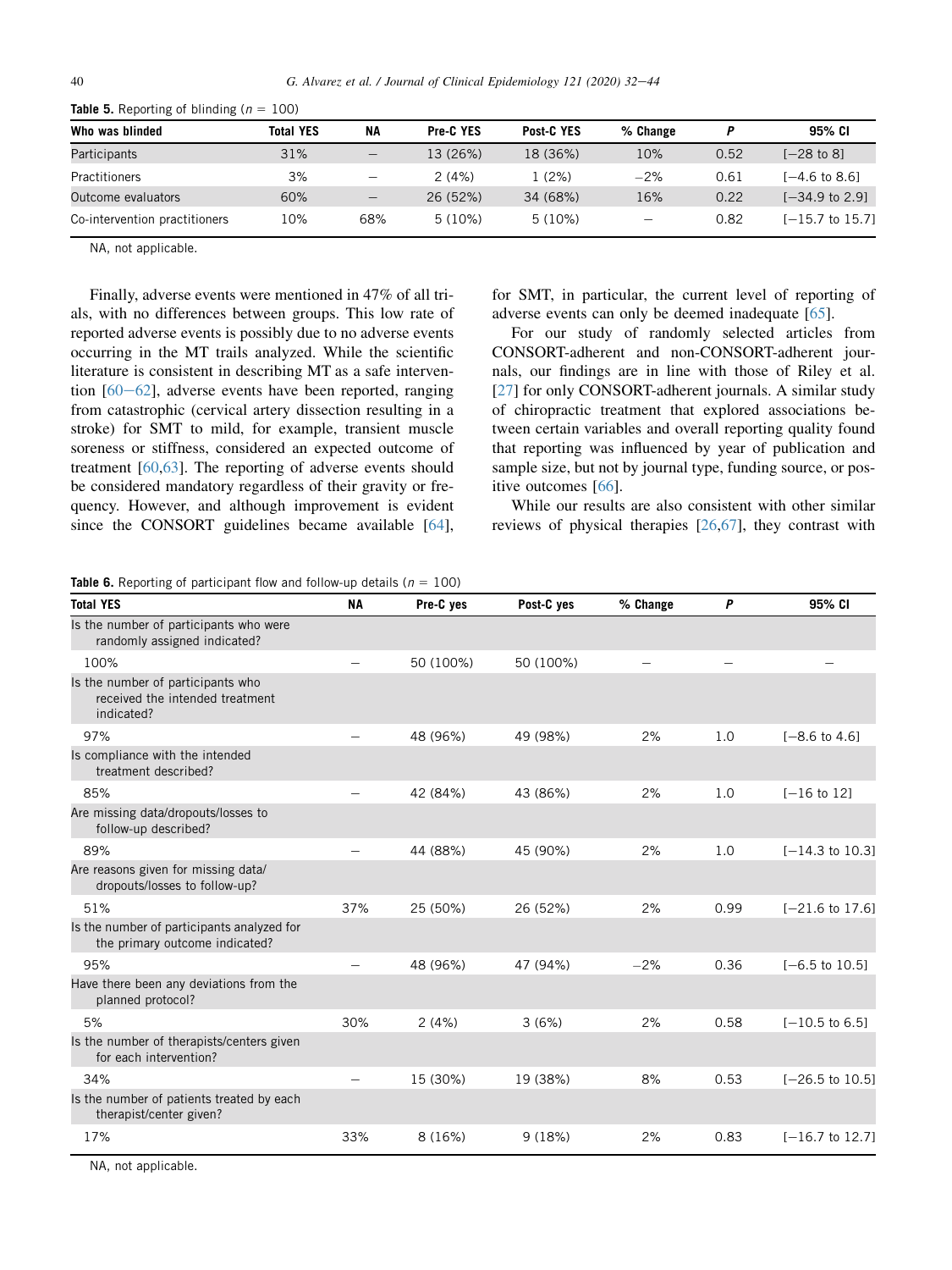positive results of reporting quality found in other fields [\[22](#page-10-0),[24,](#page-10-0)[68](#page-12-0),[69\]](#page-12-0). This would suggest that the application of the CONSORT guidelines may have a different impact depending on the study field. Although an association between poor methodological quality in design and poor reporting quality is to be expected, results to date and the comments of a number of authors raise questions regarding the use of reporting guidelines and their effectiveness in improving the scientific literature:

# 4.1. Are the items in the CONSORT guidelines sufficiently clear for manuscript authors?

The availability of resources to enhance understanding of and accessibility to reporting guidelines and their items has been discussed [[70,71](#page-12-0)]. Moreover, specific instructions on how CONSORT should be used by authors are inconsistent across journals and publishers [\[72](#page-12-0)]. To the best of our knowledge, there are no specific study surveying authors regarding the clarity of CONSORT checklist items. On the other hand, studies evaluating strategies aiming to help authors prepare more complete trial reports (e.g., WebCONSORT) conclude that more detailed information on how to implement each item within the context of a specific trial is needed [\[73](#page-12-0)]. As an example, our study involved a review team comprised of clinical MT experts and researchers with extensive experience in methodological aspects of RCTs. While the pilot run of the reviewers' analysis resulted in substantial agreement, clear differences in criteria arose and needed to be discussed. The use of a structured approach for reporting research [\[74](#page-12-0)] or the use of the writing aid tool COBWEB [\[75](#page-12-0)] are considered good strategies to help authors improve adherence to reporting guidelines in health research [\[70](#page-12-0)]

# 4.2. For CONSORT-adherent journals, is there a standardized process to evaluate article adherence to the reporting guidelines?

Beyond general recommendations, a mechanism needs to be put in place so that article submission is conditional on the inclusion of the information required by the guidelines [\[72](#page-12-0),[76\]](#page-12-0). Moreover, researchers and peer-reviewers should also receive training on the use of these guidelines [[76,77](#page-12-0)], and editors should incorporate them into the editorial process, as inconsistencies between what authors claimed on submitted checklists and what was actually reported in the published paper have been found [[76\]](#page-12-0). This requirement would not only enhance reporting quality but could also potentially improve the methodological quality of studies.

# 4.3. Is it possible that the usefulness of CONSORT guidelines depends on the study field? Is the extension for nonpharmacological interventions suitable for all nonpharmacological interventions?

To date, the number of studies pointing to a significant impact of the CONSORT guidelines (or its extensions) on

pharmacological interventions [[22](#page-10-0)[,69](#page-12-0),[78\]](#page-12-0) seems to be greater than that in nonpharmacological interventions  $[79-81]$  $[79-81]$  $[79-81]$ . The nonpharmacological label may be an umbrella term that covers a wide number and variety of very different interventions. It is plausible to consider that the same set of guidelines may not adequately cover the specific features of different kinds of interventions. For instance, the CONSORT guidelines have had a limited impact on reporting quality in the fields of dentistry and surgery  $[79-83]$  $[79-83]$  $[79-83]$  $[79-83]$  $[79-83]$ , while the Standards for Reporting Interventions in Clinical Trials of Acupuncture (STRICTA) [\[84](#page-12-0)] have had a positive impact on the quality of clinical trial reporting in acupuncture  $[85-87]$  $[85-87]$  $[85-87]$ , despite some poor results  $[88-90]$  $[88-90]$  $[88-90]$  $[88-90]$  $[88-90]$ . It could be argued that the existence of guidelines or extensions adapted to specific interventions could potentially enhance reporting quality and research methods. However, a new strategy for developing guidelines or extensions should be considered in order to reduce authors' potential workload and to increase adherence [\[71](#page-12-0)].

# 4.4. Strengths and limitations

We acknowledge several limitations in this review. The selected articles may not be representative of the complete MT body of evidence. However, we have tried to minimize possible selection bias by using a random sample of published trials. Furthermore, we searched CENTRAL as the most comprehensive source of trials [\[29](#page-11-0),[30\]](#page-11-0), and the most valid one to retrieve trials on physical therapy [\[31](#page-11-0)]. Although we initially searched MEDLINE, we realized that this database missed relevant journals in the MT field that are included in CENTRAL.

On the other hand, we did not differentiate between CONSORT-adherent and non-CONSORT-adherent journals in selecting the sample, so this could have an impact on our findings. Also, our sample includes MT RCTs published up to 2015, so our study is not able to assess if the quality of reporting has changed in the last 4 years. For example, taking into account that TIDieR was published in 2014 and that it has been recommended for its use in physical [[91\]](#page-12-0) and manual therapies [\[21](#page-10-0)], it is reasonable to expect an effect on most recent publications related to intervention descriptions.

We assessed the evolution of reporting in MT trials from a comprehensive approach focusing on relevant issues in MT regarding internal validity, reliability, and the description for the interventions, which are identified as shortcomings in this field. We designed a data extraction form selecting items from standardized reporting guidelines (i.e., CON-SORTnpt and TIDieR), and we also included others that were considered relevant by the researchers conducting the study. Some of these aspects have been added to the CON-SORTnpt update and indirectly validates our decision.

In relation to the reviewer response options, while strategies were established to minimize differences in criteria, results may have varied among our review group members.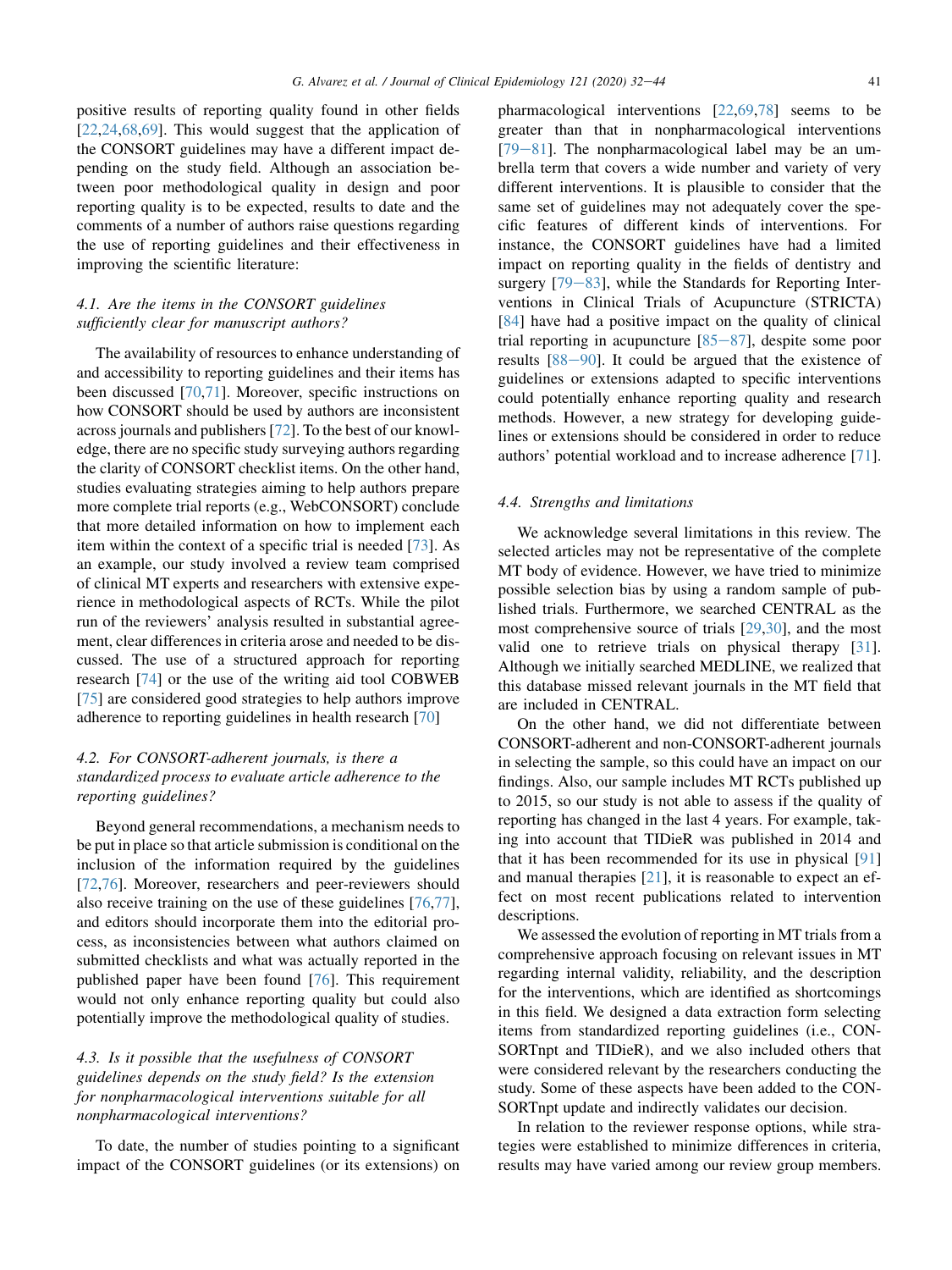<span id="page-10-0"></span>Our reviewers reported some difficulties in determining how to rate some items, in some cases due to a lack of/deficient information in the articles themselves and, in other cases, due to the lack of response options-binary in some cases (YES/NO) and in other cases, including NOT APPLI-CABLE. The fact that a NOT CLEAR option was not included for the YES/NO statements left the reviewers having to opt for either response in cases of doubt.

# 5. Conclusion

Reporting guidelines aim to help researchers better describe their research to ultimately improve methodological transparency and thus allowing replication and bias assessment. Regarding RCTs, authors are required to present their research in compliance with CONSORT guidelines and most peer-reviewed journals that endorse CONSORT. However, several years after the publication of CONSORT guidelines and extensions, the quality of reporting continues to be very uneven. Our findings suggest that trials in MT show poor reporting even after the availability of standardized guidelines. Adherence to these reporting guidelines should be a mandatory submission requirement for MT trialists. In relation to nonpharmacological interventions, the development of extensions related to specific interventions could potentially improve the quality of reporting.

#### CRediT authorship contribution statement

Gerard Alvarez: Conceptualization, Methodology, Investigation, Writing - original draft, Writing - review & editing. Ivan Solà: Supervision, Investigation, Writing - review & editing. Mercè Sitjà-Rabert: Investigation, Writing - review & editing. Azahara Fort-Vanmeerhaeghe: Investigation, Writing - review & editing. Ignasi Gich: Formal analysis, Writing - review & editing. Carles Fernández: Investigation, Writing - review & editing. Xavier Bonfill: Supervision, Writing - review & editing. Gerard Urrútia: Conceptualization, Methodology, Supervision, Writing - review & editing.

## Acknowledgments

The authors wish to acknowledge Ms. Victoria Leo for her contribution in improving the manuscript.

#### Supplementary data

Supplementary data related to this article can be found at <https://doi.org/10.1016/j.jclinepi.2020.01.006>.

#### References

[1] [French HP, Brennan A, White B, Cusack T. Manual therapy for oste](http://refhub.elsevier.com/S0895-4356(19)30636-5/sref1)[oarthritis of the hip or knee - a systematic review. Man Ther 2011;](http://refhub.elsevier.com/S0895-4356(19)30636-5/sref1)  $16(2):109-17.$  $16(2):109-17.$  $16(2):109-17.$ 

- [2] [Rivett DA. Editorial manual therapy cults. Man Ther 1999;4\(3\):](http://refhub.elsevier.com/S0895-4356(19)30636-5/sref2)  $125 - 6.$  $125 - 6.$  $125 - 6.$  $125 - 6.$
- [3] [Bialosky JE, Bishop MD, Price DD, Robinson ME, George SZ. The](http://refhub.elsevier.com/S0895-4356(19)30636-5/sref3) [mechanisms of manual therapy in the treatment of musculoskeletal](http://refhub.elsevier.com/S0895-4356(19)30636-5/sref3) pain: a comprehensive model. Man Ther  $2009;14:531-8$ .
- [4] [Voogt L, de Vries J, Meeus M, Struyf F, Meuffels D, Nijs J. Anal](http://refhub.elsevier.com/S0895-4356(19)30636-5/sref4)[gesic effects of manual therapy in patients with musculoskeletal pain:](http://refhub.elsevier.com/S0895-4356(19)30636-5/sref4) a systematic review. Man Ther  $2015;20(2):250-6$ .
- [5] [Clar C, Tsertsvadze A, Court R, Hundt G, Clarke A, Sutcliffe P. Clin](http://refhub.elsevier.com/S0895-4356(19)30636-5/sref5)[ical effectiveness of manual therapy for the management of musculo](http://refhub.elsevier.com/S0895-4356(19)30636-5/sref5)[skeletal and non-musculoskeletal conditions: systematic review and](http://refhub.elsevier.com/S0895-4356(19)30636-5/sref5) [update of UK evidence report. Chiropr Man Therap 2014;22\(1\):12](http://refhub.elsevier.com/S0895-4356(19)30636-5/sref5).
- [6] [Hondras MA, Linde K, Jones AP. Manual therapy for asthma. Co](http://refhub.elsevier.com/S0895-4356(19)30636-5/sref6)[chrane Database Syst Rev 2002;2:CD001002](http://refhub.elsevier.com/S0895-4356(19)30636-5/sref6).
- [7] [Bokarius AV, Bokarius V. Evidence-based review of manual therapy](http://refhub.elsevier.com/S0895-4356(19)30636-5/sref7) [efficacy in treatment of chronic musculoskeletal pain. Pain Pract](http://refhub.elsevier.com/S0895-4356(19)30636-5/sref7)  $2010:10(5):451-8$ .
- [8] [Orrock PJ, Myers SP. Osteopathic intervention in chronic non](http://refhub.elsevier.com/S0895-4356(19)30636-5/sref8)[specific low back pain: a systematic review. BMC Musculoskelet Dis](http://refhub.elsevier.com/S0895-4356(19)30636-5/sref8)[ord 2013;14:129.](http://refhub.elsevier.com/S0895-4356(19)30636-5/sref8)
- [9] [Page MJ, Green S, Kramer S, Johnston RV, Mcbain B, Chau M, et al.](http://refhub.elsevier.com/S0895-4356(19)30636-5/sref9) [Manual therapy and exercise for adhesive capsulitis. Cochrane Data](http://refhub.elsevier.com/S0895-4356(19)30636-5/sref9)[base Syst Rev 2014;8:1](http://refhub.elsevier.com/S0895-4356(19)30636-5/sref9)-[225](http://refhub.elsevier.com/S0895-4356(19)30636-5/sref9).
- [10] [Peek AL, Miller C, Heneghan NR. Thoracic manual therapy in the](http://refhub.elsevier.com/S0895-4356(19)30636-5/sref10) [management of non-specific shoulder pain: a systematic review. J](http://refhub.elsevier.com/S0895-4356(19)30636-5/sref10) [Man Manip Ther 2015;23\(4\):176](http://refhub.elsevier.com/S0895-4356(19)30636-5/sref10)-[87](http://refhub.elsevier.com/S0895-4356(19)30636-5/sref10).
- [11] [Cicchitti L, Martelli M, Cerritelli F. Chronic inflammatory disease](http://refhub.elsevier.com/S0895-4356(19)30636-5/sref11) [and osteopathy: a systematic review. PLoS One 2015;10:e0121327.](http://refhub.elsevier.com/S0895-4356(19)30636-5/sref11)
- [12] [Ruffini N, D'Alessandro G, Cardinali L, Frondaroli F, Cerritelli F.](http://refhub.elsevier.com/S0895-4356(19)30636-5/sref12) [Osteopathic manipulative treatment in gynecology and obstetrics: a](http://refhub.elsevier.com/S0895-4356(19)30636-5/sref12) systematic review. Complement Ther Med  $2016;26:72-8$  $2016;26:72-8$ .
- [13] [Cerritelli F, Ruffini N, Lacorte E, Vanacore N. Osteopathic manipu](http://refhub.elsevier.com/S0895-4356(19)30636-5/sref13)[lative treatment in neurological diseases: systematic review of the](http://refhub.elsevier.com/S0895-4356(19)30636-5/sref13) [literature. J Neurol Sci 2016;369:333](http://refhub.elsevier.com/S0895-4356(19)30636-5/sref13)-[41](http://refhub.elsevier.com/S0895-4356(19)30636-5/sref13).
- [14] [Cerritelli F, Lacorte E, Ruffini N, Vanacore N. Osteopathy for primary](http://refhub.elsevier.com/S0895-4356(19)30636-5/sref14) headache patients: a systematic review. J Pain Res  $2017;10:601-11$  $2017;10:601-11$ .
- [15] Bird L, Arthur A, Cox K. "Did the trial kill the intervention?" expe[riences from the development, implementation and evaluation of a](http://refhub.elsevier.com/S0895-4356(19)30636-5/sref15) [complex intervention. BMC Med Res Methodol 2011;11:24.](http://refhub.elsevier.com/S0895-4356(19)30636-5/sref15)
- [16] [Clark AM. What are the components of complex interventions in](http://refhub.elsevier.com/S0895-4356(19)30636-5/sref16) [healthcare? Theorizing approaches to parts, powers and the whole](http://refhub.elsevier.com/S0895-4356(19)30636-5/sref16) [intervention. Soc Sci Med 2013;93:185](http://refhub.elsevier.com/S0895-4356(19)30636-5/sref16)-[93](http://refhub.elsevier.com/S0895-4356(19)30636-5/sref16).
- [17] [Bennell KL, Egerton T, Pua Y-H, Abbott JH, Sims K, Buchbinder R.](http://refhub.elsevier.com/S0895-4356(19)30636-5/sref17) [Building the rationale and structure for a complex physical therapy](http://refhub.elsevier.com/S0895-4356(19)30636-5/sref17) [intervention within the context of a clinical trial: a multimodal indi](http://refhub.elsevier.com/S0895-4356(19)30636-5/sref17)[vidualized treatment for patients with hip osteoarthritis. Phys Ther](http://refhub.elsevier.com/S0895-4356(19)30636-5/sref17) [2011;91:1525](http://refhub.elsevier.com/S0895-4356(19)30636-5/sref17)-[41](http://refhub.elsevier.com/S0895-4356(19)30636-5/sref17).
- [18] Hawe P, Shiell A, Riley T. Complex interventions: how "out of con[trol'' can a randomised controlled trial be? Br Med J 2004;328\(7455\):](http://refhub.elsevier.com/S0895-4356(19)30636-5/sref18)  $1561 - 3$  $1561 - 3$  $1561 - 3$ .
- [19] [Dieppe P. Complex interventions. Musculoskeletal Care 2004;2\(3\):](http://refhub.elsevier.com/S0895-4356(19)30636-5/sref19)  $180 - 6.$  $180 - 6.$  $180 - 6.$  $180 - 6.$
- [20] [Coronado RA, Bialosky JE. Manual physical therapy for chronic](http://refhub.elsevier.com/S0895-4356(19)30636-5/sref20) [pain: the complex whole is greater than the sum of its parts. J Man](http://refhub.elsevier.com/S0895-4356(19)30636-5/sref20) [Manip Ther 2017;25\(3\):115](http://refhub.elsevier.com/S0895-4356(19)30636-5/sref20)-[7.](http://refhub.elsevier.com/S0895-4356(19)30636-5/sref20)
- [21] [Alvarez G, Cerritelli F, Urrutia G. Using the template for intervention](http://refhub.elsevier.com/S0895-4356(19)30636-5/sref21) [description and replication \(TIDieR\) as a tool for improving the](http://refhub.elsevier.com/S0895-4356(19)30636-5/sref21) [design and reporting of manual therapy interventions. Man Ther](http://refhub.elsevier.com/S0895-4356(19)30636-5/sref21) [2016;24:85](http://refhub.elsevier.com/S0895-4356(19)30636-5/sref21)-[9.](http://refhub.elsevier.com/S0895-4356(19)30636-5/sref21)
- [22] [Plint AC, Moher D, Morrison A, Schulz K, Altman DG, Hill C, et al. Does](http://refhub.elsevier.com/S0895-4356(19)30636-5/sref22) [the CONSORT checklist improve the quality of reports of randomised](http://refhub.elsevier.com/S0895-4356(19)30636-5/sref22) controlled trials? A systematic review. Med J Aust  $2006;185:263-7$  $2006;185:263-7$ .
- [23] [Reveiz L, Chapman E, Asial S, Munoz S, Bonfill X, Alonso-Coello P.](http://refhub.elsevier.com/S0895-4356(19)30636-5/sref23) [Risk of bias of randomized trials over time. J Clin Epidemiol 2015;](http://refhub.elsevier.com/S0895-4356(19)30636-5/sref23) [68:1036](http://refhub.elsevier.com/S0895-4356(19)30636-5/sref23)-[45](http://refhub.elsevier.com/S0895-4356(19)30636-5/sref23).
- [24] [Dechartres A, Charles P, Hopewell S, Ravaud P, Altman DG. Re](http://refhub.elsevier.com/S0895-4356(19)30636-5/sref24)[views assessing the quality or the reporting of randomized controlled](http://refhub.elsevier.com/S0895-4356(19)30636-5/sref24)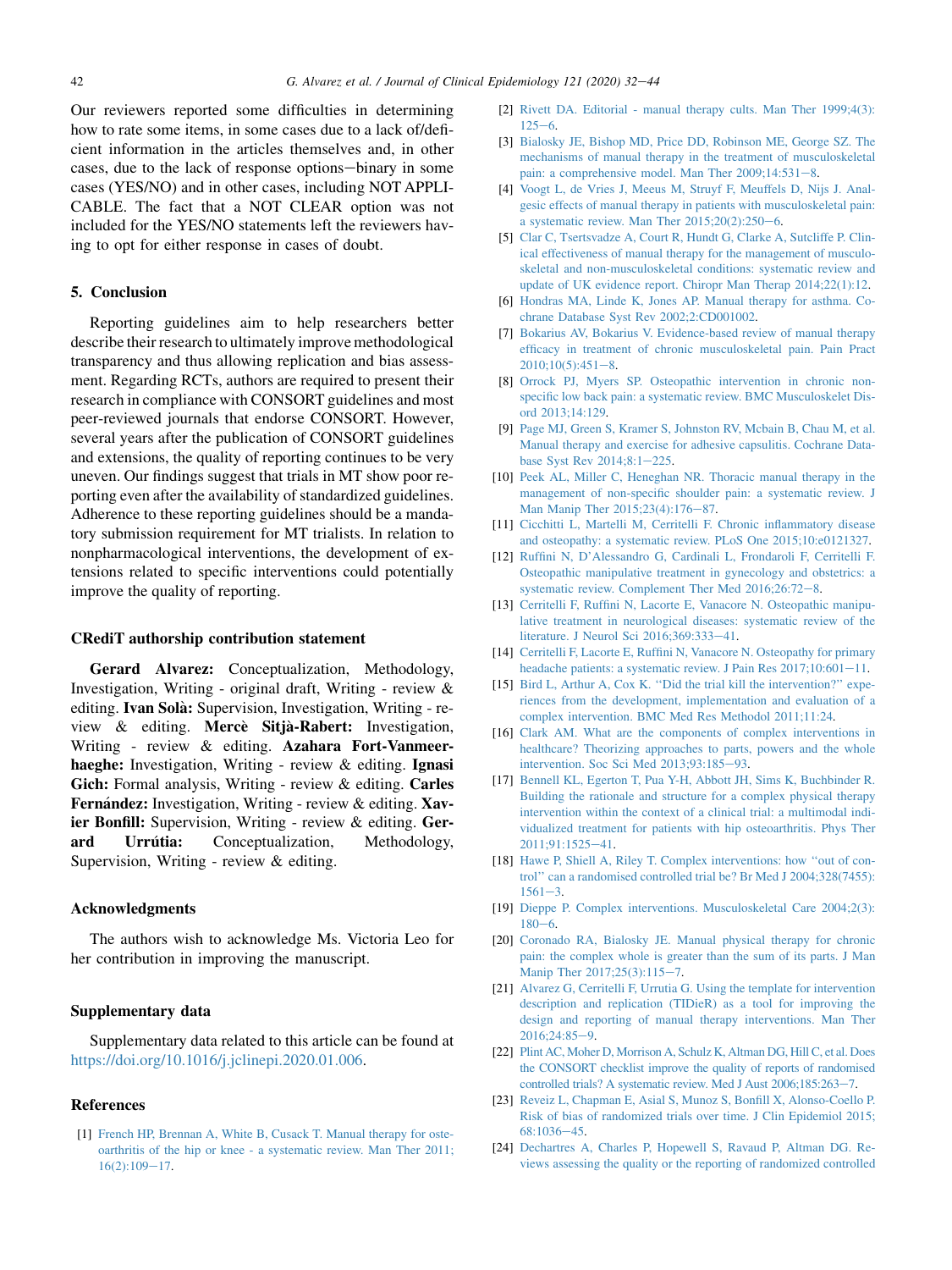<span id="page-11-0"></span>[trials are increasing over time but raised questions about how quality](http://refhub.elsevier.com/S0895-4356(19)30636-5/sref24) [is assessed. J Clin Epidemiol 2011;64:136](http://refhub.elsevier.com/S0895-4356(19)30636-5/sref24)-[44.](http://refhub.elsevier.com/S0895-4356(19)30636-5/sref24)

- [25] [Chan L, Heinemann AW, Roberts J. Elevating the quality of disability](http://refhub.elsevier.com/S0895-4356(19)30636-5/sref25) [and rehabilitation research: mandatory use of the reporting guide](http://refhub.elsevier.com/S0895-4356(19)30636-5/sref25)lines. Am J Occup Ther  $2014;68(2):127-9$ .
- [26] [Gonzalez GZ, Moseley AM, Maher CG, Nascimento DP, Luc](http://refhub.elsevier.com/S0895-4356(19)30636-5/sref26)íola da [Cunha Menezes C, Costa LOP. Methodologic quality and statistical](http://refhub.elsevier.com/S0895-4356(19)30636-5/sref26) [reporting of physical therapy randomized controlled trials relevant](http://refhub.elsevier.com/S0895-4356(19)30636-5/sref26) [to musculoskeletal conditions. Arch Phys Med Rehabil 2018;99:](http://refhub.elsevier.com/S0895-4356(19)30636-5/sref26)  $129 - 36$  $129 - 36$ .
- [27] [Riley SP, Swanson B, Brism](http://refhub.elsevier.com/S0895-4356(19)30636-5/sref27)ée J-M, Sawyer SF. A systematic review [of orthopaedic manual therapy randomized clinical trials quality. J](http://refhub.elsevier.com/S0895-4356(19)30636-5/sref27) Man Manip Ther  $2016;24(5):241-52$ .
- [28] [Boutron I, Moher D, Altman DG, Schulz KF, Ravaud P. Extending](http://refhub.elsevier.com/S0895-4356(19)30636-5/sref28) [the CONSORT statement to randomized trials of nonpharmacologic](http://refhub.elsevier.com/S0895-4356(19)30636-5/sref28) [treatment: explanation and elaboration. Ann Intern Med 2008;148:](http://refhub.elsevier.com/S0895-4356(19)30636-5/sref28)  $295 - 309.$  $295 - 309.$  $295 - 309.$
- [29] [Egger M, Smith GD. Bias in location and selection of studies. Br](http://refhub.elsevier.com/S0895-4356(19)30636-5/sref29) [Med J 1998;316\(7124\):61](http://refhub.elsevier.com/S0895-4356(19)30636-5/sref29)-[6](http://refhub.elsevier.com/S0895-4356(19)30636-5/sref29).
- [30] Higgins J, Green S. Cochrane Handbook for Systematic Reviews of Interventions 2011. Available at [http://handbook.cochrane.org/.](http://handbook.cochrane.org/) Accessed January 5, 2020.
- [31] [Michaleff ZA, Costa LOP, Moseley AM, Maher CG, Elkins MR,](http://refhub.elsevier.com/S0895-4356(19)30636-5/sref31) [Herbert RD, et al. CENTRAL, PEDro, PubMed, and EMBASE are](http://refhub.elsevier.com/S0895-4356(19)30636-5/sref31) [the most comprehensive databases indexing randomized controlled](http://refhub.elsevier.com/S0895-4356(19)30636-5/sref31) [trials of physical therapy interventions. Phys Ther 2011;91:190](http://refhub.elsevier.com/S0895-4356(19)30636-5/sref31)-[7.](http://refhub.elsevier.com/S0895-4356(19)30636-5/sref31)
- [32] [Pillastrini P, Vanti C, Curti S, Mattioli S, Ferrari S, Violante FS, et al.](http://refhub.elsevier.com/S0895-4356(19)30636-5/sref32) [Using PubMed search strings for efficient retrieval of manual therapy](http://refhub.elsevier.com/S0895-4356(19)30636-5/sref32) [research literature. J Manipulative Physiol Ther 2015;38:159](http://refhub.elsevier.com/S0895-4356(19)30636-5/sref32)-[66.](http://refhub.elsevier.com/S0895-4356(19)30636-5/sref32)
- [33] [Koes BW. How to evaluate manual therapy: value and pitfalls of ran](http://refhub.elsevier.com/S0895-4356(19)30636-5/sref33)domized clinical trials. Man Ther  $2004;9(4):183-4$  $2004;9(4):183-4$  $2004;9(4):183-4$ .
- [34] [Wade DT, Smeets RJEM, Verbunt JA. Research in rehabilitation](http://refhub.elsevier.com/S0895-4356(19)30636-5/sref34) [medicine: methodological challenges. J Clin Epidemiol 2010;63:](http://refhub.elsevier.com/S0895-4356(19)30636-5/sref34)  $699 - 704.$  $699 - 704.$  $699 - 704.$
- [35] [Arienti C, Armijo-Olivo S, Minozzi S, Lazzarini SG, Patrini M,](http://refhub.elsevier.com/S0895-4356(19)30636-5/sref35) [Negrini S. 60 Methodological issues in rehabilitation research: a](http://refhub.elsevier.com/S0895-4356(19)30636-5/sref35) [scoping review. BMJ Evid Based Med 2019;24:A35](http://refhub.elsevier.com/S0895-4356(19)30636-5/sref35).
- [36] [Hoffmann TC, Glasziou PP, Boutron I, Milne R, Perera R, Moher D,](http://refhub.elsevier.com/S0895-4356(19)30636-5/sref36) [et al. Better reporting of interventions: template for intervention](http://refhub.elsevier.com/S0895-4356(19)30636-5/sref36) [description and replication \(TIDieR\) checklist and guide. Gesund](http://refhub.elsevier.com/S0895-4356(19)30636-5/sref36)[heitswesen 2016;78:175](http://refhub.elsevier.com/S0895-4356(19)30636-5/sref36)-[88.](http://refhub.elsevier.com/S0895-4356(19)30636-5/sref36)
- [37] [Landis JR, Koch GG. The measurement of observer agreement for](http://refhub.elsevier.com/S0895-4356(19)30636-5/sref37) [categorical data. Biometrics 2006;33:159](http://refhub.elsevier.com/S0895-4356(19)30636-5/sref37)-[74](http://refhub.elsevier.com/S0895-4356(19)30636-5/sref37).
- [38] [Boutron I, Altman DG, Moher D, Schulz KF, Ravaud P, CONSORT](http://refhub.elsevier.com/S0895-4356(19)30636-5/sref38) [NPT Group, et al. CONSORT statement for randomized trials of non](http://refhub.elsevier.com/S0895-4356(19)30636-5/sref38)[pharmacologic treatments: a 2017 update and a CONSORT extension](http://refhub.elsevier.com/S0895-4356(19)30636-5/sref38) [for nonpharmacologic trial abstracts. Ann Intern Med 2017;167:](http://refhub.elsevier.com/S0895-4356(19)30636-5/sref38)  $40 - 7$  $40 - 7$ .
- [39] [Chalmers I, Glasziou P. Avoidable waste in the production and report](http://refhub.elsevier.com/S0895-4356(19)30636-5/sref39)ing of research evidence. Lancet  $2009;374(9683):86-9$  $2009;374(9683):86-9$  $2009;374(9683):86-9$ .
- [40] [Glasziou P, Altman DG, Bossuyt P, Boutron I, Clarke M, Julious S,](http://refhub.elsevier.com/S0895-4356(19)30636-5/sref40) [et al. Reducing waste from incomplete or unusable reports of](http://refhub.elsevier.com/S0895-4356(19)30636-5/sref40) biomedical research. Lancet  $2014;383(9913):267-76$  $2014;383(9913):267-76$ .
- [41] [Henschke N, Kuijpers T, Rubinstein SM, van Middelkoop M,](http://refhub.elsevier.com/S0895-4356(19)30636-5/sref41) [Ostelo R, Verhagen A, et al. Trends over time in the size and quality](http://refhub.elsevier.com/S0895-4356(19)30636-5/sref41) [of randomised controlled trials of interventions for chronic low-back](http://refhub.elsevier.com/S0895-4356(19)30636-5/sref41) [pain. Eur Spine J 2012;21\(3\):375](http://refhub.elsevier.com/S0895-4356(19)30636-5/sref41)-[81.](http://refhub.elsevier.com/S0895-4356(19)30636-5/sref41)
- [42] [Rubinstein SM, Van Eekelen R, Oosterhuis T, De Boer MR,](http://refhub.elsevier.com/S0895-4356(19)30636-5/sref42) [Ostelo RWJG, Van Tulder MW. The risk of bias and sample size](http://refhub.elsevier.com/S0895-4356(19)30636-5/sref42) [of trials of spinal manipulative therapy for low back and neck pain:](http://refhub.elsevier.com/S0895-4356(19)30636-5/sref42) [analysis and recommendations. J Manipulative Physiol Ther 2014;](http://refhub.elsevier.com/S0895-4356(19)30636-5/sref42)  $37(8):523-41.$  $37(8):523-41.$  $37(8):523-41.$  $37(8):523-41.$
- [43] Hassett AL, Williams DA. Non-pharmacological treatment of chronic widespread musculoskeletal pain. Best Pract Res Clin Rheumatol 2011;25:299-309. <https://doi.org/10.1016/j.berh.2011.01.005>.
- [44] [Reimold AM, Chandran V. Nonpharmacologic therapies in spondy](http://refhub.elsevier.com/S0895-4356(19)30636-5/sref44)[loarthritis. Best Pract Res Clin Rheumatol 2014;28:779](http://refhub.elsevier.com/S0895-4356(19)30636-5/sref44)-[92](http://refhub.elsevier.com/S0895-4356(19)30636-5/sref44).
- [45] [Chang K-L, Fillingim R, Hurley RW, Schmidt S. Chronic pain man](http://refhub.elsevier.com/S0895-4356(19)30636-5/sref45)[agement: nonpharmacological therapies for chronic pain. FP Essent](http://refhub.elsevier.com/S0895-4356(19)30636-5/sref45)  $2015:432:21-6$  $2015:432:21-6$ .
- [46] [Hewitt CE, Kumaravel B, Dumville JC, Torgerson DJ. Assessing the](http://refhub.elsevier.com/S0895-4356(19)30636-5/sref46) [impact of attrition in randomized controlled trials. J Clin Epidemiol](http://refhub.elsevier.com/S0895-4356(19)30636-5/sref46)  $2010;63:1264 - 70.$  $2010;63:1264 - 70.$  $2010;63:1264 - 70.$  $2010;63:1264 - 70.$
- [47] [Boutron I, Guittet L, Estellat C, Moher D, Hr](http://refhub.elsevier.com/S0895-4356(19)30636-5/sref47)óbjartsson A, Ravaud P. [Reporting methods of blinding in randomized trials assessing non](http://refhub.elsevier.com/S0895-4356(19)30636-5/sref47)[pharmacological treatments. PLoS Med 2007;4\(2\):0370](http://refhub.elsevier.com/S0895-4356(19)30636-5/sref47)-[80.](http://refhub.elsevier.com/S0895-4356(19)30636-5/sref47)
- [48] [Fregni F, Imamura M, Chien HF, Lew HL, Boggio P, Kaptchuk TJ,](http://refhub.elsevier.com/S0895-4356(19)30636-5/sref48) [et al. Challenges and recommendations for placebo controls in ran](http://refhub.elsevier.com/S0895-4356(19)30636-5/sref48)[domized trials in physical and rehabilitation medicine: a report of](http://refhub.elsevier.com/S0895-4356(19)30636-5/sref48) [the international placebo symposium working group. Am J Phys](http://refhub.elsevier.com/S0895-4356(19)30636-5/sref48) [Med Rehabil 2010;89:160](http://refhub.elsevier.com/S0895-4356(19)30636-5/sref48)-[72.](http://refhub.elsevier.com/S0895-4356(19)30636-5/sref48)
- [49] [Villamar MF, Contreras VS, Kuntz RE, Fregni F. The reporting of](http://refhub.elsevier.com/S0895-4356(19)30636-5/sref49) [blinding in physical medicine and rehabilitation randomized](http://refhub.elsevier.com/S0895-4356(19)30636-5/sref49) [controlled trials: a systematic review. J Rehabil Med 2013;45\(1\):](http://refhub.elsevier.com/S0895-4356(19)30636-5/sref49)  $6 - 13.$  $6 - 13.$  $6 - 13.$
- [50] [Hancock MJ, Maher CG, Latimer J, McAuley JH. Selecting an](http://refhub.elsevier.com/S0895-4356(19)30636-5/sref50) [appropriate placebo for a trial of spinal manipulative therapy. Aust](http://refhub.elsevier.com/S0895-4356(19)30636-5/sref50) J Physiother  $2006;52(2):135-8$ .
- [51] [Cerritelli F, Verzella M, Cicchitti L, D'Alessandro G, Vanacore N.](http://refhub.elsevier.com/S0895-4356(19)30636-5/sref51) [The paradox of sham therapy and placebo effect in osteopathy: a sys](http://refhub.elsevier.com/S0895-4356(19)30636-5/sref51)[tematic review. Medicine \(Baltimore\) 2016;95\(35\):e4728.](http://refhub.elsevier.com/S0895-4356(19)30636-5/sref51)
- [52] [Di Blasi Z, Harkness E, Ernst E, Georgiou A, Kleijnen J. Influence of](http://refhub.elsevier.com/S0895-4356(19)30636-5/sref52) [context effects on health outcomes: a systematic review. Lancet 2001;](http://refhub.elsevier.com/S0895-4356(19)30636-5/sref52)  $357:757 - 62.$  $357:757 - 62.$  $357:757 - 62.$  $357:757 - 62.$
- [53] [Di Blasi Z, Kleijnen J. Context effects. Powerful therapies or meth](http://refhub.elsevier.com/S0895-4356(19)30636-5/sref53)[odological bias? Eval Health Prof 2003;26\(2\):166](http://refhub.elsevier.com/S0895-4356(19)30636-5/sref53)-[79](http://refhub.elsevier.com/S0895-4356(19)30636-5/sref53).
- [54] [Rossettini G, Carlino E, Testa M. Clinical relevance of contextual](http://refhub.elsevier.com/S0895-4356(19)30636-5/sref54) [factors as triggers of placebo and nocebo effects in musculoskeletal](http://refhub.elsevier.com/S0895-4356(19)30636-5/sref54) [pain. BMC Musculoskelet Disord 2018;19\(1\):27.](http://refhub.elsevier.com/S0895-4356(19)30636-5/sref54)
- [55] [Hr](http://refhub.elsevier.com/S0895-4356(19)30636-5/sref55)[objartsson A, Forfang E, Haahr MT, Als-Nielsen B, Brorson S.](http://refhub.elsevier.com/S0895-4356(19)30636-5/sref55) [Blinded trials taken to the test: an analysis of randomized clinical tri](http://refhub.elsevier.com/S0895-4356(19)30636-5/sref55)[als that report tests for the success of blinding. Int J Epidemiol 2007;](http://refhub.elsevier.com/S0895-4356(19)30636-5/sref55)  $36:654-63.$  $36:654-63.$  $36:654-63.$  $36:654-63.$
- [56] [Kolahi J, Bang H, Park J. Towards a proposal for assessment of blind](http://refhub.elsevier.com/S0895-4356(19)30636-5/sref56)[ing success in clinical trials: up-to-date review. Community Dent Or](http://refhub.elsevier.com/S0895-4356(19)30636-5/sref56)[al Epidemiol 2009;37\(6\):477](http://refhub.elsevier.com/S0895-4356(19)30636-5/sref56)-[84.](http://refhub.elsevier.com/S0895-4356(19)30636-5/sref56)
- [57] [Moseley AM, Herbert RD, Maher CG, Sherrington C, Elkins MR. Re](http://refhub.elsevier.com/S0895-4356(19)30636-5/sref57)[ported quality of randomized controlled trials of physiotherapy inter](http://refhub.elsevier.com/S0895-4356(19)30636-5/sref57)[ventions has improved over time. J Clin Epidemiol 2011;64:594](http://refhub.elsevier.com/S0895-4356(19)30636-5/sref57)-[601.](http://refhub.elsevier.com/S0895-4356(19)30636-5/sref57)
- [58] [Elkins MR, Moseley AM. Intention-to-treat analysis. J Physiother](http://refhub.elsevier.com/S0895-4356(19)30636-5/sref58)  $2015:61(3):165-7$  $2015:61(3):165-7$ .
- [59] [Sedgwick P. Intention to treat analysis versus per protocol analysis of](http://refhub.elsevier.com/S0895-4356(19)30636-5/sref59) [trial data. BMJ 2015;350:h681.](http://refhub.elsevier.com/S0895-4356(19)30636-5/sref59)
- [60] [Carnes D, Mars TS, Mullinger B, Froud R, Underwood M. Adverse](http://refhub.elsevier.com/S0895-4356(19)30636-5/sref60) [events and manual therapy: a systematic review. Man Ther 2010;15:](http://refhub.elsevier.com/S0895-4356(19)30636-5/sref60)  $355 - 63$  $355 - 63$ .
- [61] [Paanalahti K, Holm LW, Nordin M, Asker M, Lyander J, Skillgate E.](http://refhub.elsevier.com/S0895-4356(19)30636-5/sref61) [Adverse events after manual therapy among patients seeking care for](http://refhub.elsevier.com/S0895-4356(19)30636-5/sref61) [neck and/or back pain: a randomized controlled trial. BMC Muscu](http://refhub.elsevier.com/S0895-4356(19)30636-5/sref61)[loskelet Disord 2014;15:77](http://refhub.elsevier.com/S0895-4356(19)30636-5/sref61).
- [62] [Todd AJ, Carroll MT, Robinson A, Mitchell EKL. Adverse events](http://refhub.elsevier.com/S0895-4356(19)30636-5/sref62) [due to chiropractic and other manual therapies for infants and chil](http://refhub.elsevier.com/S0895-4356(19)30636-5/sref62)[dren: a review of the literature. J Manipulative Physiol Ther 2015;](http://refhub.elsevier.com/S0895-4356(19)30636-5/sref62) [38:699](http://refhub.elsevier.com/S0895-4356(19)30636-5/sref62)-[712](http://refhub.elsevier.com/S0895-4356(19)30636-5/sref62).
- [63] [Carlesso LC, Cairney J, Dolovich L, Hoogenes J. Defining adverse](http://refhub.elsevier.com/S0895-4356(19)30636-5/sref63) [events in manual therapy: an exploratory qualitative analysis of the](http://refhub.elsevier.com/S0895-4356(19)30636-5/sref63) patient perspective. Man Ther  $2011;16:440-6$  $2011;16:440-6$  $2011;16:440-6$ .
- [64] [Gorrell LM, Brown B, Lystad RP, Engel RM. Predictive factors for](http://refhub.elsevier.com/S0895-4356(19)30636-5/sref64) [reporting adverse events following spinal manipulation in random](http://refhub.elsevier.com/S0895-4356(19)30636-5/sref64)[ized clinical trials - secondary analysis of a systematic review. Mus](http://refhub.elsevier.com/S0895-4356(19)30636-5/sref64)[culoskelet Sci Pract 2017;30:34](http://refhub.elsevier.com/S0895-4356(19)30636-5/sref64)-[41](http://refhub.elsevier.com/S0895-4356(19)30636-5/sref64).
- [65] [Gorrell LM, Engel RM, Brown B, Lystad RP. The reporting of](http://refhub.elsevier.com/S0895-4356(19)30636-5/sref65) [adverse events following spinal manipulation in randomized clinical](http://refhub.elsevier.com/S0895-4356(19)30636-5/sref65) trials—a systematic review. Spine J  $2016;16(9):1143-51$ .